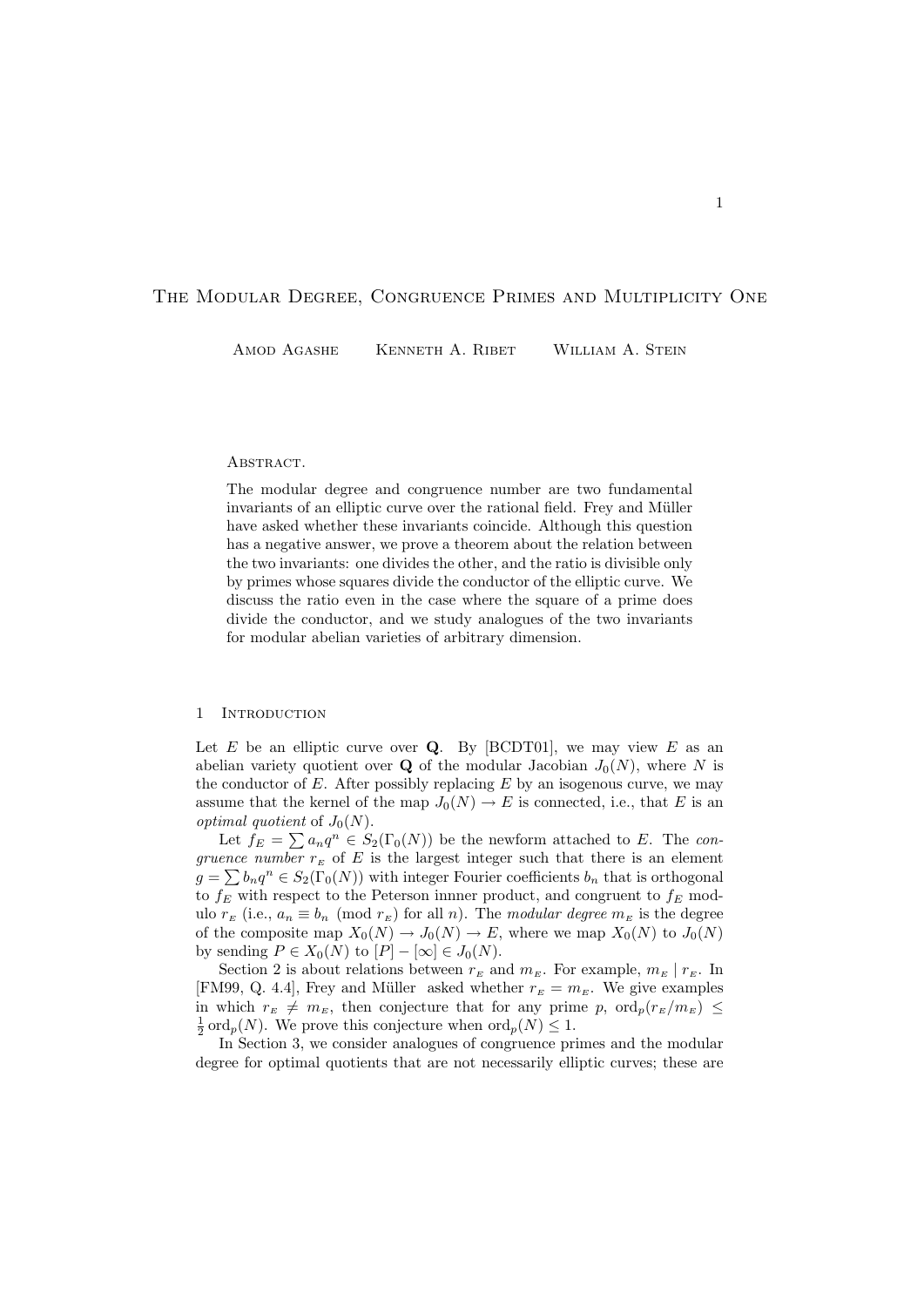quotients of  $J_0(N)$  and  $J_1(N)$  of any dimension associated to ideals of the relevant Hecke algebras. In Section 4 we prove the main theorem of this paper, and in Section 5 we give some new examples of failure of multiplicity one motivated by the arguments in Section 4.

ACKNOWLEDGMENT. The authors are grateful to A. Abbes, R. Coleman, B. Conrad, J. Cremona, H. Lenstra, E. de Shalit, B. Edixhoven, L. Merel, and R. Taylor for several discussions and advice regarding this paper.

## 2 Congruence Primes and the Modular Degree

Let N be a positive integer and let  $X_0(N)$  be the modular curve over Q that classifies isomorphism classes of elliptic curves with a cyclic subgroup of order  $N$ . The Hecke algebra **T** of level  $N$  is the subring of the ring of endomorphisms of  $J_0(N) = \text{Jac}(X_0(N))$  generated by the Hecke operators  $T_n$  for all  $n \geq 1$ . Let f be a newform of weight 2 for  $\Gamma_0(N)$  with integer Fourier coefficients, and let  $I_f$  be kernel of the homomorphism  $\mathbf{T} \to \mathbf{Z}[\ldots, a_n(f), \ldots]$ that sends  $T_n$  to  $a_n$ . Then the quotient  $E = J_0(N)/I_fJ_0(N)$  is an elliptic curve over  $Q$ . We call E the *optimal quotient* associated to f. Composing the embedding  $X_0(N) \hookrightarrow J_0(N)$  that sends  $\infty$  to 0 with the quotient map  $J_0(N) \to E$ , we obtain a surjective morphism of curves  $\phi_E : X_0(N) \to E$ .

DEFINITION 2.1. The modular degree  $m_E$  of E is the degree of  $\phi_E$ .

Congruence primes have been studied by Doi, Hida, Ribet, Mazur and others (see, e.g., [Rib83, §1]), and played an important role in Wiles's work [Wil95] on Fermat's last theorem. Frey and Mai-Murty have observed that an appropriate asymptotic bound on the modular degree is equivalent to the abc-conjecture (see [Fre97, p.544] and [Mur99, p.180]). Thus, results that relate congruence primes and the modular degree are of great interest.

THEOREM 2.2. Let  $E$  be an elliptic curve over  $Q$  of conductor  $N$ , with modular degree  $m_E$  and congruence number  $r_E$ . Then  $m_E | r_E$  and if  $\text{ord}_n(N) \leq 1$  then  $\operatorname{ord}_p(r_E) = \operatorname{ord}_p(m_E).$ 

We will prove a generalization of Theorem 2.2 in Section 4 below.

The divisibility  $m_E | r_E$  was first discussed in [Zag85, Th. 3], where it is attributed to the second author (Ribet); however in [Zag85] the divisibility was mistakenly written in the opposite direction. For some other expositions of the proof, see [AU96, Lem 3.2] and [CK04]. We generalize this divisibility in Proposition 4.5. The second part of Theorem 2.2, i.e., that if  $\text{ord}_n(N) \leq 1$ then  $\operatorname{ord}_p(r_E) = \operatorname{ord}_p(m_E)$ , follows from the more general Theorem 3.7 below. Note that [AU96, Prop. 3.3–3.4] implies the weaker statement that if  $p \nmid N$ then  $\operatorname{ord}_p(r_E) = \operatorname{ord}_p(m_E)$ , since [AU96, Prop. 3.3] implies

$$
\mathrm{ord}_p(r_E)-\mathrm{ord}_p(m_E)=\mathrm{ord}_p(\#\mathcal{C})-\mathrm{ord}_p(c_E)-\mathrm{ord}_p(\#\mathcal{D}),
$$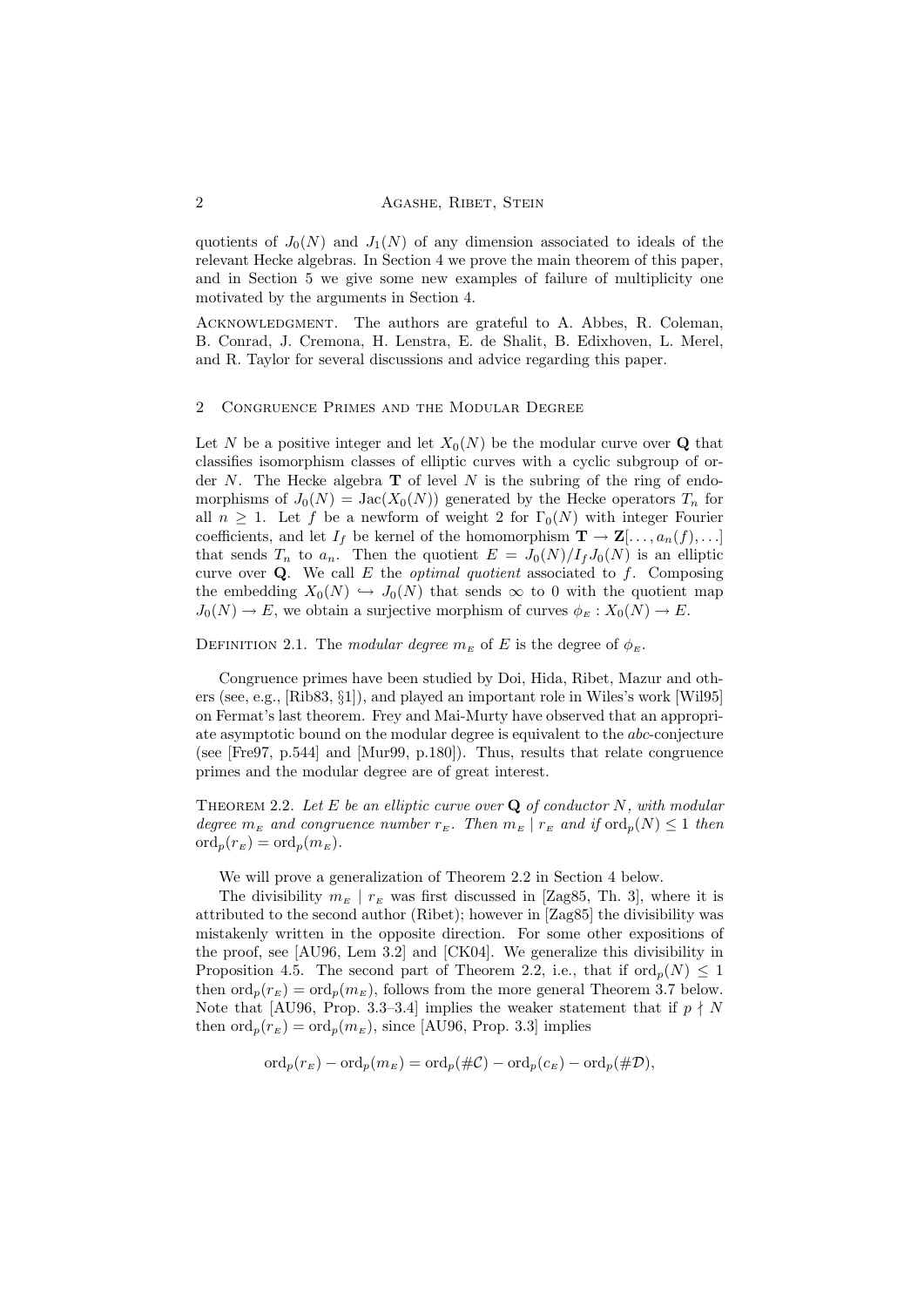| Curve            | $m_{\scriptscriptstyle E}$ | $r_{\scriptscriptstyle E}$ | Curve | $m_E$ | $r_E^{}$ | Curve | $m_E$ | $r_E$ |
|------------------|----------------------------|----------------------------|-------|-------|----------|-------|-------|-------|
| 54B1             | $\overline{2}$             | 6                          | 99A1  | 4     | 12       | 128A1 | 4     | 32    |
| 64A1             | $\overline{2}$             | 4                          | 108A1 | 6     | 18       | 128B1 | 8     | 32    |
| 72A1             | 4                          | 8                          | 112A1 | 8     | 16       | 128C1 | 4     | 32    |
| 80A1             | 4                          | 8                          | 112B1 | 4     | 8        | 128D1 | 8     | 32    |
| 88A1             | 8                          | 16                         | 112C1 | 8     | 16       | 135A1 | 12    | 36    |
| 92 <sub>B1</sub> | 6                          | 12                         | 120A1 | 8     | 16       | 144A1 | 4     | 8     |
| 96A1             | 4                          | 8                          | 124A1 | 6     | 12       | 144B1 | 8     | 16    |
| 96B1             | 4                          | 8                          | 126A1 | 8     | 24       |       |       |       |

Table 1: Differing Modular Degree and Congruence Number

and by [AU96, Prop. 3.4] ord<sub>n</sub>( $\#\mathcal{C}$ ) = 0. (Here  $c_E$  is the Manin constant of E, which is an integer by results of Edixhoven and Katz-Mazur; see e.g., [ARS06] for more details.)

Frey and Müller [FM99, Ques. 4.4] asked whether  $r_E = m_E$  in general. After implementing an algorithm to compute  $r_E$  in Magma [BCP97], we quickly found that the answer is no. The counterexamples at conductor  $N \leq 144$  are given in Table 1, where the curve is given using the notation of [Cre97]:

For example, the elliptic curve 54B1, given by the equation  $y^2 + xy + y =$  $x^3 - x^2 + x - 1$ , has  $r_E = 6$  and  $m_E = 2$ . To see explicitly that  $3 | r_E$ , observe that the newform corresponding to E is  $f = q + q^2 + q^4 - 3q^5 - q^7 + \cdots$  and the newform corresponding to  $X_0(27)$  if  $g = q - 2q^4 - q^7 + \cdots$ , so  $g(q) + g(q^2)$ appears to be congruent to  $f$  modulo 3. To prove this congruence, we checked it for 18 Fourier coefficients, where the sufficiency of precision to degree 18 was determined using [Stu87].

In our computations, there appears to be no absolute bound on the  $p$  that occur. For example, for the curve 242B1 of conductor  $N = 2 \cdot 11^2$  we have

$$
m_E = 2^4 \neq r_E = 2^4 \cdot 11.
$$

We propose the following replacement for Question 4.4 of [FM99]:

CONJECTURE 2.3. Let  $E$  be an optimal elliptic curve of conductor  $N$  and  $p$  be any prime. Then

$$
\operatorname{ord}_p\left(\frac{r_E}{m_E}\right) \le \frac{1}{2}\operatorname{ord}_p(N).
$$

We verified Conjecture 2.3 using Magma for every optimal elliptic curve quotient of  $J_0(N)$ , with  $N \leq 539$ .

If  $p \geq 5$  then  $\text{ord}_p(N) \leq 2$ , so a special case of the conjecture is

$$
\operatorname{ord}_p\left(\frac{r_E}{m_E}\right) \le 1 \qquad \text{for any } p \ge 5.
$$

<sup>&</sup>lt;sup>1</sup>The curve 242a1 in "modern notation."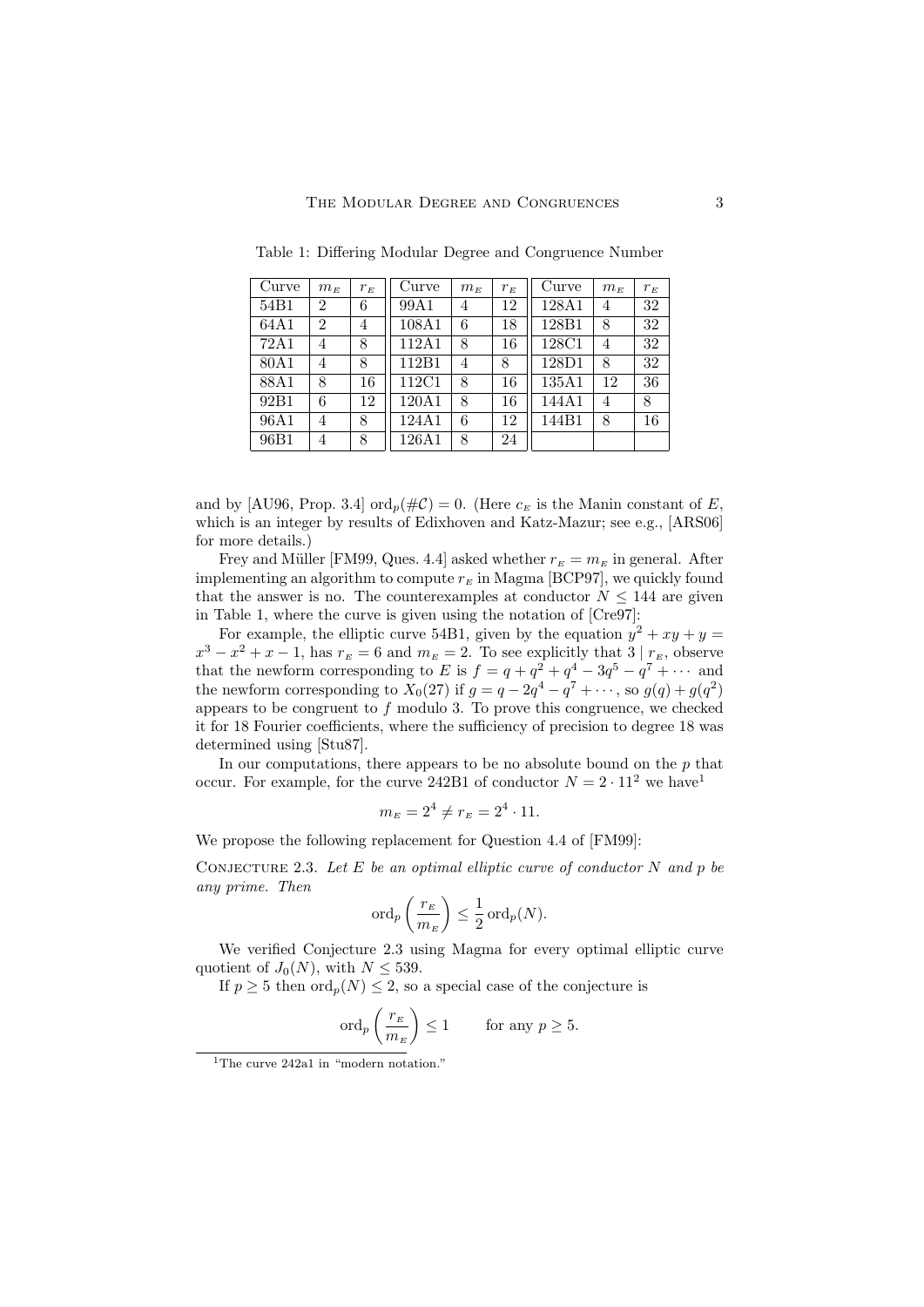REMARK 2.4. It is often productive to parametrize elliptic curves by  $X_1(N)$ instead of  $X_0(N)$  (see, e.g., [Ste89] and [Vat05]). Suppose E is an optimal quotient of  $X_1(N)$ , let  $m'_E$  be the degree of the modular parametrization, and let  $r'_E$  be the  $\Gamma_1(N)$ -congruence number, which is defined as above but with  $S_2(\Gamma_0(N))$  replaced by  $S_2(\Gamma_1(N))$ . For the optimal quotient of  $X_1(N)$  isogenous to 54B1, we find using Magma that  $m_E' = 18$  and  $r_E' = 6$ . Thus the equality  $m'_E = r'_E$  fails, and the analogous divisibility  $m'_E \mid r'_E$  no longer holds. Also, for a curve of conductor 38 we have  $m'_E = 18$  and  $r'_E = 6$ , so equality need not hold even if the level is square free. We hope to investigate this in a future paper.

## 3 Modular abelian varieties of arbitrary dimension

For  $N \geq 4$ , let  $\Gamma$  be a fixed choice of either  $\Gamma_0(N)$  or  $\Gamma_1(N)$ , let X be the modular curve over  $\bf{Q}$  associated to  $\Gamma$ , and let  $J$  be the Jacobian of  $X$ . Let  $I$ be a *saturated* ideal of the corresponding Hecke algebra  $T \subset End(J)$ , so  $T/I$  is torsion free. Then  $A = A_I = J/IJ$  is an optimal quotient of J since IJ is an abelian subvariety.

DEFINITION 3.1. If  $f = \sum a_n(f)q^n \in S_2(\Gamma)$  and  $I_f = \ker(\mathbf{T} \to \mathbf{I})$  $\mathbf{Z}[\ldots, a_n(f), \ldots]$ , then  $A = \overline{A}_f = J/I_fJ$  is the newform quotient associated to  $f$ . It is an abelian variety over  $Q$  of dimension equal to the degree of the field  $\mathbf{Q}(\ldots, a_n(f), \ldots).$ 

In this section, we generalize the notions of the congruence number and the modular degree to quotients  $A = A<sub>I</sub>$ , and state a theorem relating the two numbers, which we prove in Sections 4.1–4.2.

Let  $\phi_2$  denote the quotient map  $J \to A$ . By Poincare reducibility over Q there is a unique abelian subvariety  $A^{\vee}$  of J that projects isogenously to the quotient A (equivalently, which has finite intersection with  $\text{ker}(\phi_2)$ ), and so by Hecke equivariance of  $J \to A$  it follows that  $A^{\vee}$  is **T**-stable. Let  $\phi$  be the composite isogeny

$$
\phi: A^{\vee} \xrightarrow{\phi_1} J \xrightarrow{\phi_2} A.
$$

REMARK 3.2. Note that  $A^{\vee}$  is the dual abelian variety of A. More generally, if C is any abelian variety, let  $C^{\vee}$  denote the dual of C. There is a canonical principal polarization  $J \cong J^{\vee}$ , and dualizing  $\phi_2$ , we obtain a map  $\phi_2^{\vee} : A^{\vee} \to$  $J^{\vee}$ , which we compose with  $\theta^{-1}: J^{\vee} \cong J$  to obtain a map  $\phi_1: A^{\vee} \to J$ . Note also that  $\varphi$  is a polarization (induced by pullback of the theta divisor).

The *exponent* of a finite group  $G$  is the smallest positive integer  $n$  such that every element of  $G$  has order dividing  $n$ .

DEFINITION 3.3. The modular exponent of  $A$  is the exponent of the kernel of the isogeny  $\phi$ , and the *modular number* of A is the degree of  $\phi$ .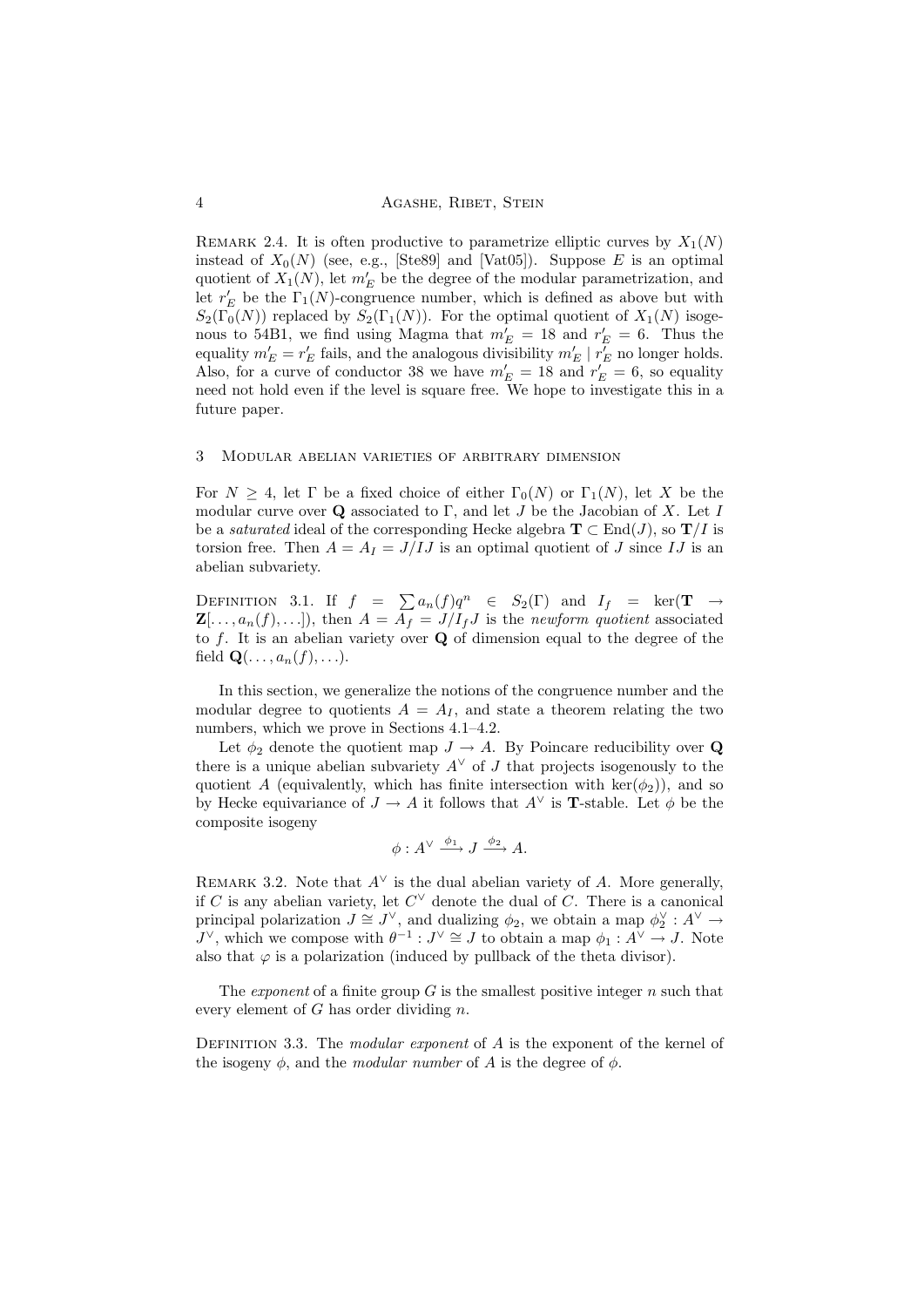We denote the modular exponent of A by  $\tilde{n}_A$  and the modular number by  $n_A$ . When A is an elliptic curve, the modular exponent is equal to the modular degree of A, and the modular number is the square of the modular degree (see, e.g., [AU96, p. 278]).

If R is a subring of C, let  $S_2(R) = S_2(\Gamma; R)$  denote the subgroup of  $S_2(\Gamma)$ consisting of cups forms whose Fourier expansions at the cusp  $\infty$  have coefficients in R. (Note that  $\Gamma$  is fixed for this whole section.) Let  $S_2(\Gamma;\mathbf{Z})[I]^{\perp}$ denote the orthogonal complement of  $S_2(\Gamma;\mathbf{Z})[I]$  in  $S_2(\Gamma;\mathbf{Z})$  with respect to the Petersson inner product.

The following is well known, but we had difficulty finding a good reference.

PROPOSITION 3.4. The group  $S_2(\Gamma;\mathbf{Z})$  is of finite rank as a  $\mathbf{Z}\text{-module}$ .

*Proof.* Using the standard pairing between **T** and  $S_2(\Gamma, \mathbf{Z})$  (see also [Rib83, Theorem 2.2]) we see that  $S_2(\Gamma, \mathbf{Z}) \cong \text{Hom}(\mathbf{T}, \mathbf{Z})$ . Thus  $S_2(\Gamma, \mathbf{Z})$  is finitely generated over  $Z$  if and only if  $T$  is finitely generated over  $Z$ . But the action of **T** on H<sub>1</sub>(*J*, **Z**) is a faithful representation that embeds **T** into  $Mat_{2d}(\mathbf{Z}) \cong$  $\mathbf{Z}^{(2d)^2}$ . But **Z** is Noetherian, so **T** is finitely generated over **Z**.  $\Box$ 

DEFINITION 3.5. The exponent of the quotient group

$$
\frac{S_2(\Gamma; \mathbf{Z})}{S_2(\Gamma; \mathbf{Z})[I] + S_2(\Gamma; \mathbf{Z})[I]^{\perp}}
$$
\n(1)

is the *congruence exponent*  $\tilde{r}_A$  of A and its order is the *congruence number*  $r_A$ .

REMARK 3.6. Note that  $S_2(\Gamma, \mathbf{Z}) \otimes_{\mathbf{Z}} R = S_2(\Gamma, R)$ ; see, e.g., the discussion in [DI95, §12]. Thus the analogue of Definition 3.5 with Z replaced by an algebraic integer ring (or even  $\overline{Z}$ ) gives a torsion module whose annihilator ideal meets  $Z$ in the ideal generated by the congruence exponent.

Our definition of  $r_A$  generalizes the definition in Section 2 when A is an elliptic curve (see [AU96, p. 276]), and the following generalizes Theorem 2.2:

THEOREM 3.7. If  $f \in S_2(\mathbf{C})$  is a newform, then

- (a) We have  $\tilde{n}_{A_f} | \tilde{r}_{A_f}$ , and
- (b) If  $p^2 \nmid N$ , then  $\text{ord}_p(\tilde{r}_{A_f}) = \text{ord}_p(\tilde{n}_{A_f}).$

REMARK 3.8. When  $A_f$  is an elliptic curve, Theorem 3.7 implies that the modular degree divides the congruence number (since for an elliptic curve the modular degree and modular exponent are the same), i.e.,  $\sqrt{n_{A_f}} \mid r_{A_f}$ . In general, the divisibility  $n_{A_f}$  |  $r_{A_f}^2$  need not hold. For example, there is a newform of degree 24 in  $S_2(\Gamma_0(431))$  such that

$$
n_{A_f} = (2^{11} \cdot 6947)^2 \, \nmid \, r_{A_f}^2 = (2^{10} \cdot 6947)^2.
$$

Note that 431 is prime and mod 2 multiplicity one fails for  $J_0(431)$  (see [Kil02]).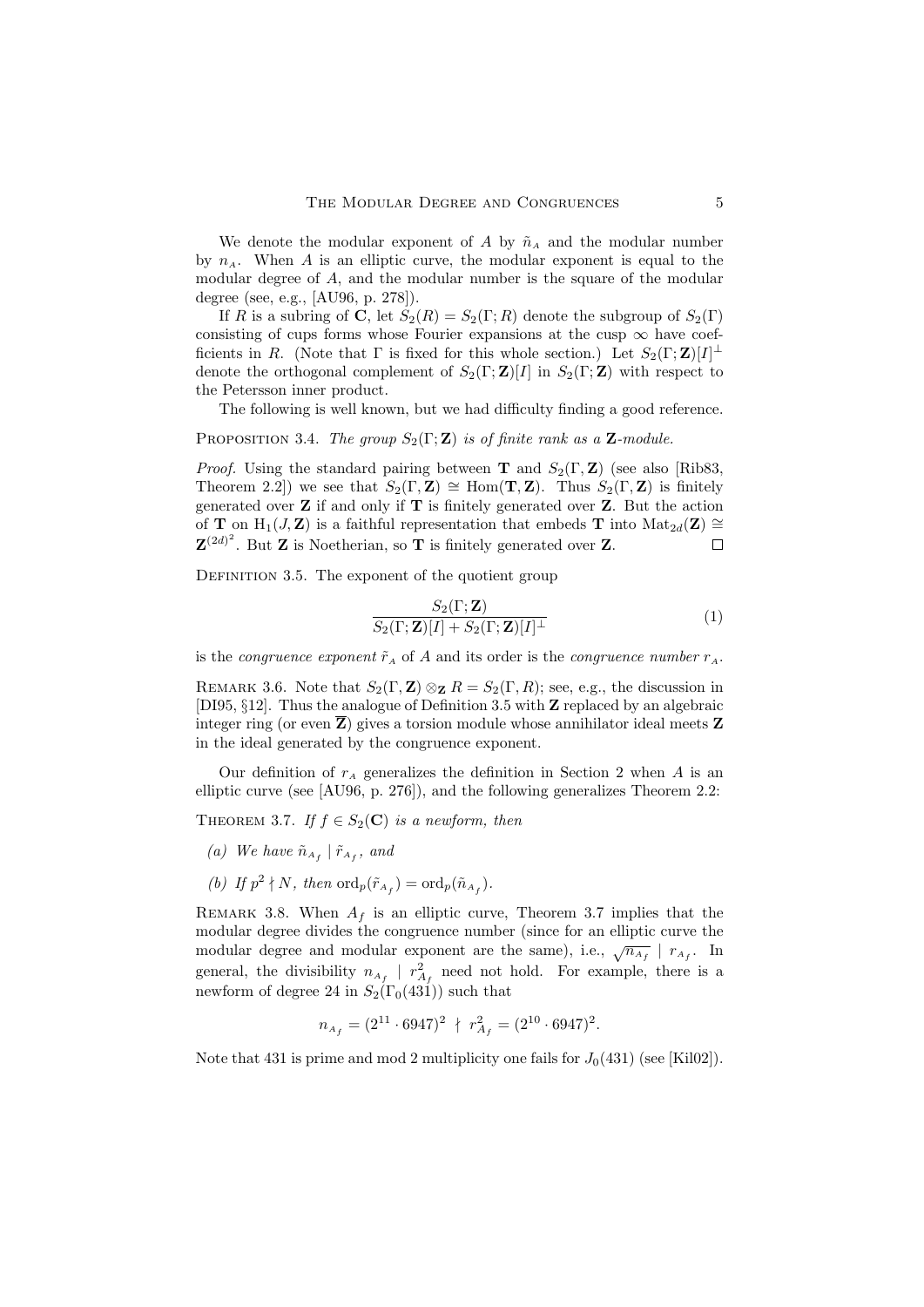## 6 **AGASHE, RIBET, STEIN**

## 4 Proof of the Main Theorem

In this section we prove Theorem 3.7. We continue using the notation introduced so far.

## 4.1 Proof of Theorem 3.7 (a)

We begin with a remark about compatibilities. In general, the polarization of  $J$  induced by the theta divisor need not be Hecke equivariant, because if  $T$ is a Hecke operator on J, then on  $J^{\vee}$  it acts as  $W_{N}TW_{N}$ , where  $W_{N}$  is the Atkin-Lehner involution (see e.g., [DI95, Rem. 10.2.2]). However, on  $J^{\text{new}}$  the action of the Hecke operators commutes with that of  $W_N$ , so if the quotient map  $J \to A$  factors through  $J^{\text{new}}$ , then the Hecke action on  $A^{\vee}$  induced by the embedding  $A^{\vee} \to J^{\vee}$  and the action on  $A^{\vee}$  induced by  $\phi_1 : A^{\vee} \to J$  are the same. Hence  $A^{\vee}$  is isomorphic to  $\phi_1(A^{\vee})$  as a **T**-module.

Recall that f is a newform,  $I_f = \text{Ann}_{\mathbf{T}}(f)$ , and  $J = J_0(N)$ . Let  $B = I_f J$ , so that  $A^{\vee} + B = J$ , and  $J/B \cong A$ . The following lemma is well known, but we prove it here for the convenience of the reader.

LEMMA 4.1.  $\text{Hom}_{\mathbf{Q}}(A^{\vee}, B) = 0.$ 

*Proof.* Pick a prime  $\ell$ . Then  $\overline{Q}_{\ell} \otimes V_{\ell}(J)^{ss}$  as a  $\overline{Q}_{\ell}[G_{\mathbf{Q}}]$ -module is a direct sum of copies of the representations  $\rho_q$  as g ranges through all normalized eigenforms of weight 2 and level N with coefficients in  $Q$ ; by a well-known result of the second author, these representations are absolutely irreducible. Now since  $f$  is a newform and  $A^{\vee} \to A$  is an isogeny,  $\overline{\mathbf{Q}}_{\ell} \otimes V_{\ell}(A^{\vee})^{\text{ss}}$  is a direct sum of copies of  $\rho_{\sigma(f)}$  as  $\sigma$  ranges over all embeddings of  $K_f$  into  $\overline{Q}$ . Thus, by the analytic theory of multiplicity one (see [Li75, Cor. 3, pg. 300]), the Galois modules  $V_{\ell}(A^{\vee})$  and  $V_{\ell}(B) = V_{\ell}(J)/V_{\ell}(A^{\vee})$  share no common Jordan-Hölder factors even when coefficients are extended to  $\overline{\mathbf{Q}}_{\ell}$ , so  $\text{Hom}_{\mathbf{Q}}(A',B) = 0$ .  $\Box$ 

Let  $T_1$  be the image of T in End( $A^{\vee}$ ), and let  $T_2$  be the image of T in  $\text{End}(B)$ . We have the following commutative diagram with exact rows:

$$
0 \longrightarrow T \longrightarrow T_1 \oplus T_2 \longrightarrow \begin{array}{c} T_1 \oplus T_2 \\ \downarrow \\ \downarrow \\ 0 \longrightarrow \text{End}(J) \longrightarrow \text{End}(A^{\vee}) \oplus \text{End}(B) \longrightarrow \begin{array}{c} \text{End}(A^{\vee}) \oplus \text{End}(B) \\ \downarrow \\ \text{End}(J) \end{array} \longrightarrow 0. \tag{2}
$$

Let

$$
e = (1,0) \in \mathbf{T}_1 \oplus \mathbf{T}_2,
$$

and let  $e_1$  and  $e_2$  denote the images of e in the groups  $(\mathbf{T}_1 \oplus \mathbf{T}_2)/\mathbf{T}$  and  $(\text{End}(A^{\vee}) \oplus \text{End}(B))/\text{End}(J)$ , respectively. It follows from Lemma 4.1 that the two quotient groups on the right hand side of  $(2)$  are finite, so  $e_1$  and  $e_2$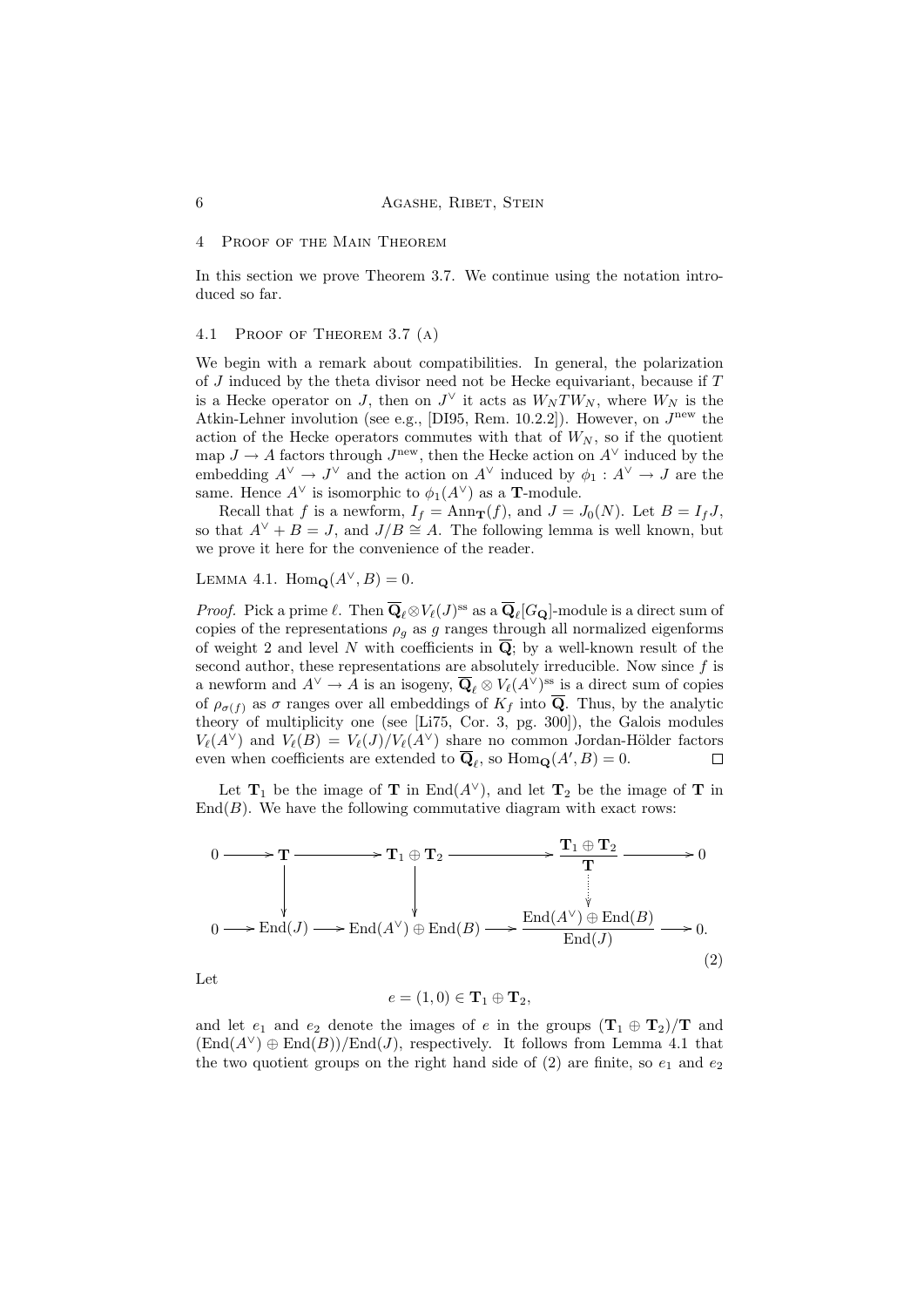have finite order. Note that because  $e_2$  is the image of  $e_1$ , the order of  $e_2$  is a divisor of the order of  $e_1$ .

The *denominator* of any  $\varphi \in \text{End}(J) \otimes \mathbf{Q}$  is the smallest positive integer n such that  $n\varphi \in \text{End}(J)$ .

Let  $\pi_{A} \vee, \pi_B \in \text{End}(J) \otimes \mathbf{Q}$  be projection onto  $A^{\vee}$  and B, respectively. Note that the denominator of  $\pi_{A} \vee$  equals the denominator of  $\pi_B$ , since  $\pi_{A} \vee + \pi_B = 1_J$ , so that  $\pi_B = 1_J - \pi_{A} \vee$ .

LEMMA 4.2. The element  $e_2 \in (End(A^{\vee}) \oplus End(B))/End(J)$  defined above has order  $\tilde{n}_A$ .

*Proof.* Let n be the order of  $e_2$ , so n is the denominator of  $\pi_{A}$ , which, as mentioned above, is also the denominator of  $\pi_B$ . We want to show that n is equal to  $\tilde{n}_A$ , the exponent of  $A^{\vee} \cap B$ .

Let  $i_{A}$ <sup>v</sup> and  $i_B$  be the embeddings of  $A^{\vee}$  and B into J, respectively. Then

$$
\varphi = (n\pi_{A} \vee, n\pi_{B}) \in \text{Hom}(J, A^{\vee} \times B)
$$

and  $\varphi \circ (i_{A} \vee + i_{B}) = [n]_{A^{\vee} \times B}$ . We have an exact sequence

$$
0 \to A^{\vee} \cap B \xrightarrow{x \mapsto (x, -x)} A^{\vee} \times B \xrightarrow{i_{A^{\vee}} + i_B} J \to 0.
$$

Let  $\Delta$  be the image of  $A^{\vee} \cap B$ . Then by exactness,

$$
[n]\Delta = (\varphi \circ (i_{A^{\vee}} + i_B))(\Delta) = \varphi \circ ((i_{A^{\vee}} + i_B)(\Delta)) = \varphi(\{0\}) = \{0\},\
$$

so *n* is a multiple of the exponent  $\tilde{n}_A$  of  $A^{\vee} \cap B$ .

To show the opposite divisibility, consider the commutative diagram

$$
0 \longrightarrow A^{\vee} \cap B \xrightarrow{x \mapsto (x, -x)} A^{\vee} \times B \longrightarrow J \longrightarrow 0
$$
  
\n
$$
\downarrow [\tilde{n}_A] \qquad \qquad [\tilde{n}_A, 0)
$$
  
\n
$$
0 \longrightarrow A^{\vee} \cap B \xrightarrow{x \mapsto (x, -x)} A^{\vee} \times B \longrightarrow J \longrightarrow 0,
$$

where the middle vertical map is  $(a, b) \mapsto (\tilde{n}_A a, 0)$  and the map  $\psi$  exists because  $[\tilde{n}_A](A^{\vee} \cap B) = 0$ . But  $\psi = \tilde{n}_A \pi_{A^{\vee}}$  in End $(J) \otimes \mathbf{Q}$ . This shows that  $\tilde{n}_A \pi_{A^{\vee}} \in$ End(J), i.e., that  $\tilde{n}_A$  is a multiple of the denominator n of  $\pi_{A} \vee$ .

 $\Box$ 

Let  $\text{Ext}^1 = \text{Ext}^1_{\mathbf{Z}}$  denote the first Ext functor in the category of  $\mathbf{Z}$ -modules.

LEMMA 4.3. The group  $(\mathbf{T}_1 \oplus \mathbf{T}_2)/\mathbf{T}$  is isomorphic to the quotient (1) in Definition 3.5, so  $r_A = #((\mathbf{T}_1 \oplus \mathbf{T}_2)/\mathbf{T})$  and  $\tilde{r}_A$  is the exponent of  $(\mathbf{T}_1 \oplus \mathbf{T}_2)/\mathbf{T}$ . More precisely,  $Ext^1((\mathbf{T}_1 \oplus \mathbf{T}_2)/\mathbf{T}, \mathbf{Z})$  is isomorphic as a  $\mathbf{T}$ -module to the quotient (1).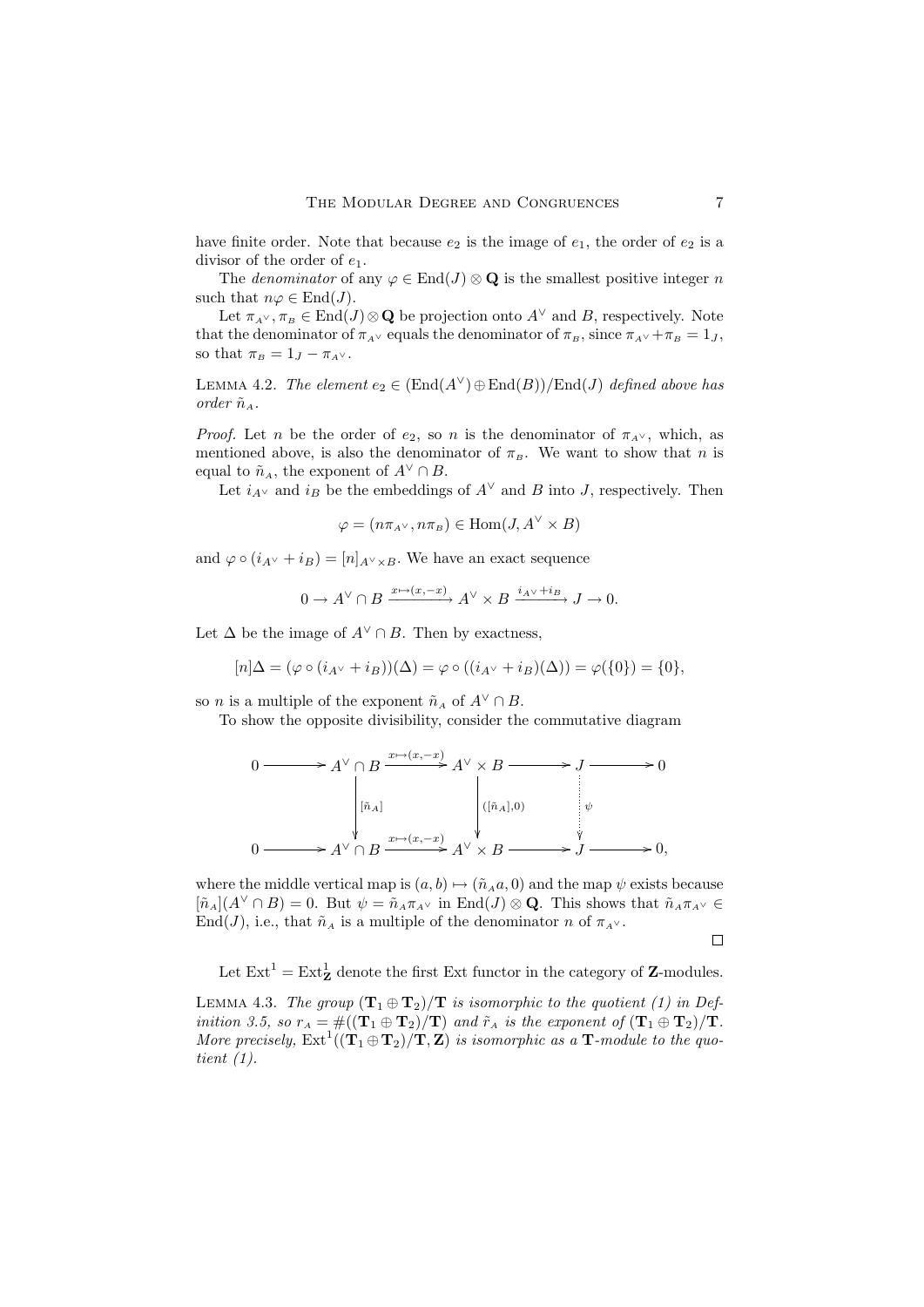*Proof.* Apply the Hom( $\mathbf{-}, \mathbf{Z}$ ) functor to the first row of (2) to obtain a threeterm exact sequence

$$
0 \to \operatorname{Hom}(\mathbf{T}_1 \oplus \mathbf{T}_2, \mathbf{Z}) \to \operatorname{Hom}(\mathbf{T}, \mathbf{Z}) \to \operatorname{Ext}^1((\mathbf{T}_1 \oplus \mathbf{T}_2)/\mathbf{T}, \mathbf{Z}) \to 0. \tag{3}
$$

There is a T-equivariant bilinear pairing  $\mathbf{T} \times S_2(\mathbf{Z}) \to \mathbf{Z}$  given by  $(t, g) \mapsto$  $a_1(t(g))$ , which is perfect by [AU96, Lemma 2.1] (see also [Rib83, Theorem 2.2]). Using this pairing, we transform (3) into an exact sequence

$$
0\rightarrow S_2({\bf Z})[I_f]\oplus S_2(\Gamma;{\bf Z})[I_f]^\perp\rightarrow S_2({\bf Z})\rightarrow \mathrm{Ext}^1((\mathbf{T}_1\oplus\mathbf{T}_2)/\mathbf{T},{\bf Z})\rightarrow 0
$$

of **T**-modules. Here we use that  $Hom(T_2, Z)$  is the unique saturated Heckestable complement of  $S_2(\mathbf{Z})[I_f]$  in  $S_2(\mathbf{Z})$ , hence must equal  $S_2(\mathbf{Z})[I_f]^\perp$ . Finally note that if G is any finite abelian group, then  $\mathrm{Ext}^1(G,\mathbf{Z})\approx G$  as groups, which gives the desired result. П

LEMMA 4.4. The element  $e_1 \in (\mathbf{T}_1 \oplus \mathbf{T}_2)/\mathbf{T}$  has order  $\tilde{r}_A$ .

*Proof.* By Lemma 4.3, the lemma is equivalent to the assertion that the order  $r$ of  $e_1$  equals the exponent of  $M = (\mathbf{T}_1 \oplus \mathbf{T}_2)/\mathbf{T}$ . Since  $e_1$  is an element of M, the exponent of  $M$  is divisible by  $r$ .

To obtain the reverse divisibility, consider any element x of M. Let  $(a, b) \in$  $T_1 \oplus T_2$  be such that its image in M is x. By definition of  $e_1$  and r, we have  $(r, 0) \in \mathbf{T}$ , and since  $1 = (1, 1) \in \mathbf{T}$ , we also have  $(0, r) \in \mathbf{T}$ . Thus  $(Tr, 0)$  and  $(0, Tr)$  are both subsets of T (i.e., in the image of T under the map  $\mathbf{T} \to \mathbf{T}_1 \oplus \mathbf{T}_2$ , so  $r(a, b) = (ra, rb) = (ra, 0) + (0, rb) \in \mathbf{T}$ . This implies that the order of x divides r. Since this is true for every  $x \in M$ , we conclude that the exponent of  $M$  divides  $r$ .  $\Box$ 

PROPOSITION 4.5. If  $f \in S_2(\mathbf{C})$  is a newform, then  $\tilde{n}_{A_f} \mid \tilde{r}_{A_f}$ .

*Proof.* Since  $e_2$  is the image of  $e_1$  under the right-most vertical homomorphism in (2), the order of  $e_2$  divides that of  $e_1$ . Now apply Lemmas 4.2 and 4.4.  $\Box$ 

This finishes the proof of the first statement in Theorem 3.7.

## 4.2 Proof of Theorem 3.7 (b)

Let  $\mathbf{T}'$  be the saturation of  $\mathbf{T} = \mathbf{Z}[\ldots, T_n, \ldots]$  in End $(J_0(N))$ , i.e., the set of elements of End $(J_0(N))\otimes \mathbf{Q}$  some positive multiple of which lie in **T**. The quotient  $\mathbf{T}'/\mathbf{T}$  is a finitely generated abelian group because both  $\mathbf{T}$  and  $\text{End}(J_0(N))$  are finitely generated over **Z**. Since  $T'/T$  is also a torsion group, it is finite.

In Section 4.2.1, we will give some conditions under which  $T$  and  $T'$  agree locally at maximal ideal of T. In Section 4.2.2, we will explain how the ratio of the congruence number to the modular degree is closely related to the order of  $T'/T$ , and finally deduce that this ratio is 1 (for quotients associated to newforms) locally at a prime p such that  $p^2 \nmid N$ .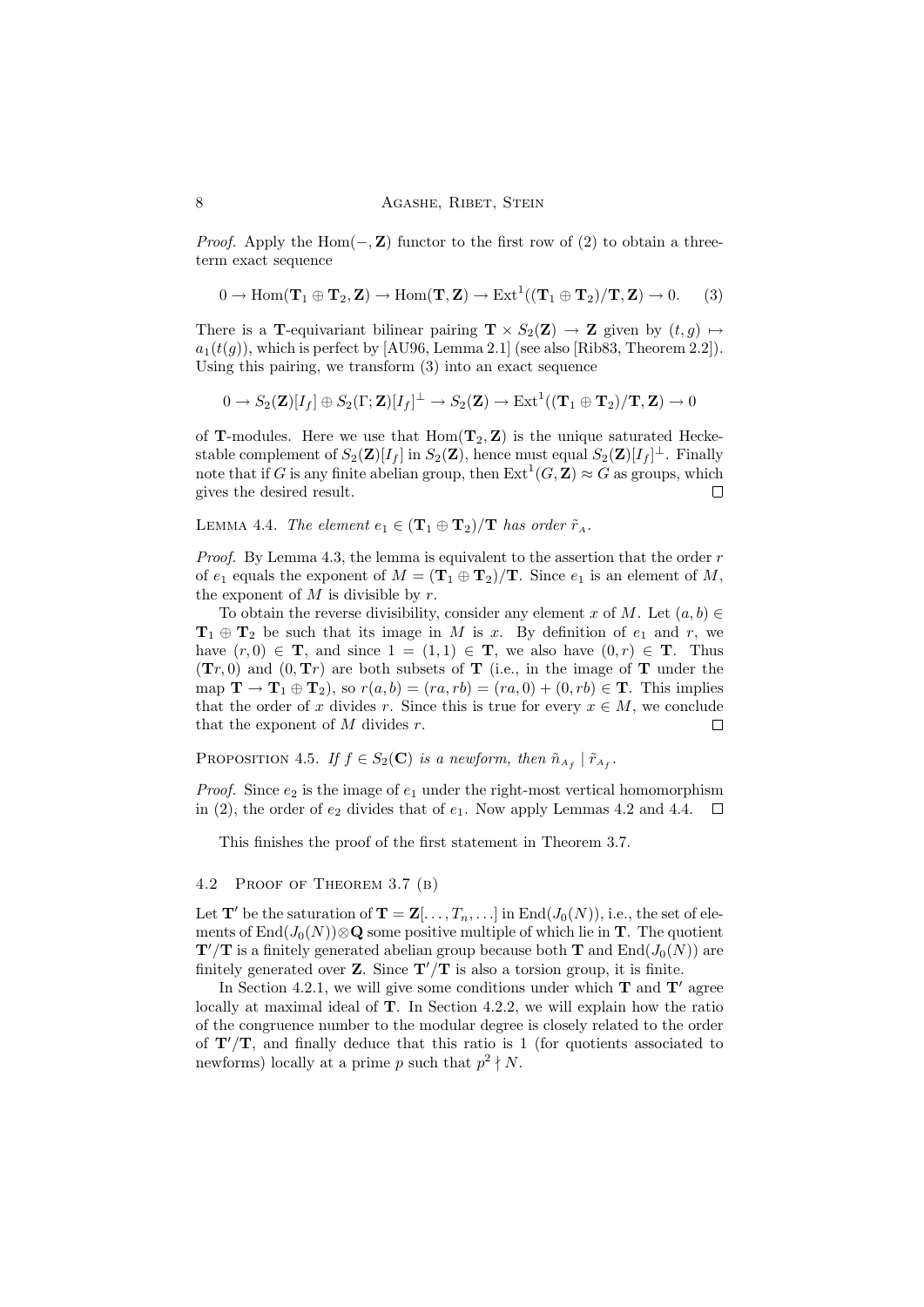#### 4.2.1 MULTIPLICITY ONE

Fixt an integer N and a prime  $p \mid N$ . Suppose for a moment that N is prime, so  $p = N$ . In [Maz77], Mazur proves that  $\mathbf{T} = \mathbf{T}'$ ; he combines this result with the equality

$$
\mathbf{T}\otimes\mathbf{Q}=\mathrm{End}(J_0(p))\otimes\mathbf{Q},
$$

to deduce that  $\mathbf{T} = \text{End}(J_0(p))$ . This result, combined with Ribet's result [Rib75] or [Rib81] to the effect that  $\mathbf{T} \otimes \mathbf{Q} = (\text{End}_{\overline{\mathbf{Q}}} J_0(N)) \otimes \mathbf{Q}$ , shows that  $\mathbf{T}$ is the full ring of endomorphisms of  $J_0(N)$  over  $\overline{Q}$ . When N is no longer necessarily prime, the method of [Maz77] shows that  $T$  and  $T'$  agree locally at a maximal ideal m of T that satisfies a simple condition involving differentials form mod  $\ell$ , where  $\ell$  is the residue characteristic of m.

For the sake of completeness, we state and prove a lemma that can be easily extracted from [Maz77]. Let  $m$  be the largest square dividing  $N$  and let  $R = \mathbf{Z}[\frac{1}{m}]$ . Let  $X_0(N)_R$  denote the minimal regular model of  $X_0(N)$  over R. Let  $\Omega = \Omega_{X_0(N)/R}$  denote the sheaf of regular differentials on  $X_0(N)_R$ , as in [Maz78, §2(e)]. If  $\ell$  is a prime such that  $\ell^2 \nmid N$ , then  $X_0(N)_{\mathbf{F}_{\ell}}$  denotes the special fiber of  $X_0(N)_R$  at the prime  $\ell$ .

LEMMA 4.6 (Mazur). Let  $\mathfrak m$  be a maximal ideal of  $T$  of residue characteristic  $\ell$ such that  $\ell^2 \nmid N$ . Suppose that

$$
\dim_{\mathbf{T/m}} \mathrm{H}^{0}(X_0(N)_{\mathbf{F}_{\ell}}, \Omega)[\mathfrak{m}] \leq 1.
$$

Then  $\mathbf T$  and  $\mathbf T'$  agree locally at  $\mathfrak m$ .

*Proof.* Let M denote the group  $H^1(X_0(N)_R, \mathcal{O}_{X_0(N)})$ , where  $\mathcal{O}_{X_0(N)}$  is the structure sheaf of  $X_0(N)$ . As explained in [Maz77, p. 95], we have an action of End<sub>o</sub> $J_0(N)$  on M, and the action of T on M via the inclusion  $\mathbf{T} \subseteq \text{End}_{\mathbf{Q}}J_0(N)$  is faithful, so likewise for the action by  $\mathbf{T}'$ . Hence we have an injection  $\phi : \mathbf{T}' \hookrightarrow \text{End}_{\mathbf{T}}M$ . Suppose  $\mathfrak{m}$  is a maximal ideal of  $\mathbf T$  that satisfies the hypotheses of the lemma. To prove that  $T_m = T'_m$  it suffices to prove the following claim:

*Claim:* The map  $\phi|_{\mathbf{T}}$  is surjective locally at m.

*Proof.* By Nakayama's lemma, to show that  $M$  is generated as a single element over **T** locally at  $m$ , it suffices to check that the dimension of the  $\mathbf{T}/\mathfrak{m}$ -vector space  $M/\mathfrak{m}M$  is at most one. Since  $\ell^2 \nmid N$ ,  $M/\mathfrak{m}M$  is dual to  $H^0(X_0(N)_{\mathbf{F}_\ell}, \Omega)[\mathfrak{m}]$  (see, e.g., [Maz78, §2]). Since we are assuming that  $\dim_{\mathbf{T/m}} H^0(X_0(N)_{\mathbf{F}_{\ell}}, \Omega)[\mathfrak{m}] \leq 1$ , we have  $\dim_{\mathbf{T/m}}(M/\mathfrak{m}M) \leq 1$ , which proves the claim. $\Box$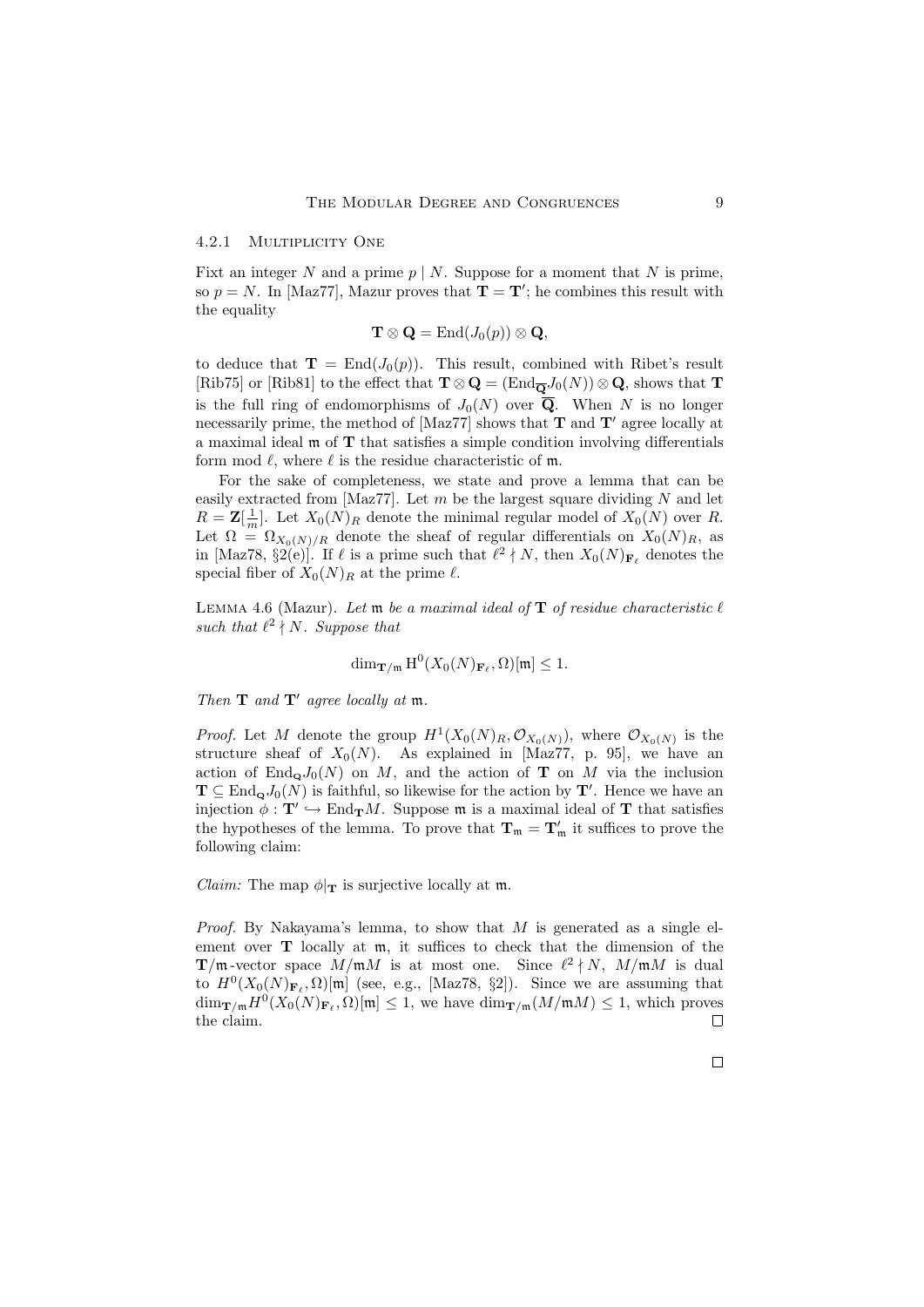If  $\mathfrak m$  is a maximal ideal of the Hecke algebra **T** of residue characteristic  $\ell$ , we say that **m** satisfies *multiplicity* one for differentials if

$$
\dim(\mathrm{H}^0(X_0(N)_{\mathbf{F}_{\ell}},\Omega)[\mathfrak{m}])\leq 1.
$$

By Lemma 4.6, multiplicity one for  $\mathrm{H}^{0}(X_0(N)_{\mathbf{F}_{\ell}}, \Omega)[\mathfrak{m}]$  implies that **T** and **T'** agree at m.

There is quite a bit of literature on the question of multiplicity 1 for  $H^0(X_0(N)_{\mathbf{F}_\ell}, \Omega)[\mathfrak{m}].$  The easiest case is that  $\ell$  is prime to the level N:

LEMMA 4.7 (Mazur). If  $m$  is a maximal ideal of  $T$  of residue characteristic  $\ell$ such that  $\ell \nmid N$ , then

$$
\dim_{\mathbf{T}/\mathfrak{m}} \mathrm{H}^{0}(X_0(N)_{\mathbf{F}_{\ell}}, \Omega)[\mathfrak{m}] \leq 1.
$$

*Proof.* Mazur deduces this lemma from injectivity of the  $q$ -expansion map. The reader may find the following alternative approach to part of the argument easier to follow than the one on p. 95 of [Maz77]. We have an  $\mathbf{F}_{\ell}$ -vector space that embeds in  $\mathbf{F}_{\ell}[[q]]$ , for example a space V of differentials that is killed by a maximal ideal m. This space is a  $T/m$ -vector space, and we want to see that its dimension over  $\mathbf{T}/m$  is at most 1. Mazur invokes tensor products and eigenvectors; alternatively, we note that V embeds in  $\mathrm{Hom}_{\mathbf{F}_{\ell}}(\mathbf{T}/\mathfrak{m}, \mathbf{F}_{\ell})$  via the standard duality that sends  $v \in V$  to the linear form whose value on a Hecke operator T is the qth coefficient of  $v/T$ . The group  $\text{Hom}_{\mathbf{F}_{\ell}}(\mathbf{T}/\mathfrak{m}, \mathbf{F}_{\ell})$  has the same size as  $\mathbf{T}/\mathfrak{m}$ , which completes the argument because  $\text{Hom}_{\mathbf{F}_{\ell}}(\mathbf{T}/\mathfrak{m}, \mathbf{F}_{\ell})$ has dimension 1 as a  $T/m$ -vector space.  $\Box$ 

In the context of Mazur's paper, where the level  $N$  is prime, we see from Lemma 4.7 that  $\mathbf T$  and  $\mathbf T'$  agree away from N. Locally at N, Mazur proved that  $\mathbf{T} = \mathbf{T}'$  by an analogue of the arguments that he used away from N; see Chapter II of [Maz77] (and especially Prop. 9.4 and 9.5 of that chapter) as well as [MR91], where these arguments are taken up in a context where the level is no longer necessarily prime (and where one works locally at a prime whose square does not divide the level). Thus in the prime level case,  $T = T'$ , as we asserted above.

Now let p be a prime such that  $p \parallel N$ , and let  $M = N/p$ . The question of multiplicity 1 at p for  $H^0(X_0(pM)_{\mathbf{F}_p}, \Omega)[m]$  is discussed in [MR91], where the authors establish multiplicity 1 for maximal ideals  $\mathfrak{m} \mid p$  for which the associated mod  $p$  Galois representation is irreducible and not p-old. (A representation of level pM is p-old if it arises from  $S_2(\Gamma_0(M))$ .)

If m is a maximal ideal of **T** of residue characteristic  $\ell$ , then we say that m is ordinary if  $T_\ell \notin \mathfrak{m}$  (note that  $T_\ell$  is often denoted  $U_\ell$  if  $\ell \mid N$ ). For our purposes, the following lemma is convenient:

LEMMA 4.8 (Wiles). If  $m$  is an ordinary maximal ideal of  $T$  of characteristic p, then

$$
\dim_{\mathbf{T}/\mathfrak{m}} H^0(X_0(pM)_{\mathbf{F}_p}, \Omega)[\mathfrak{m}] \le 1.
$$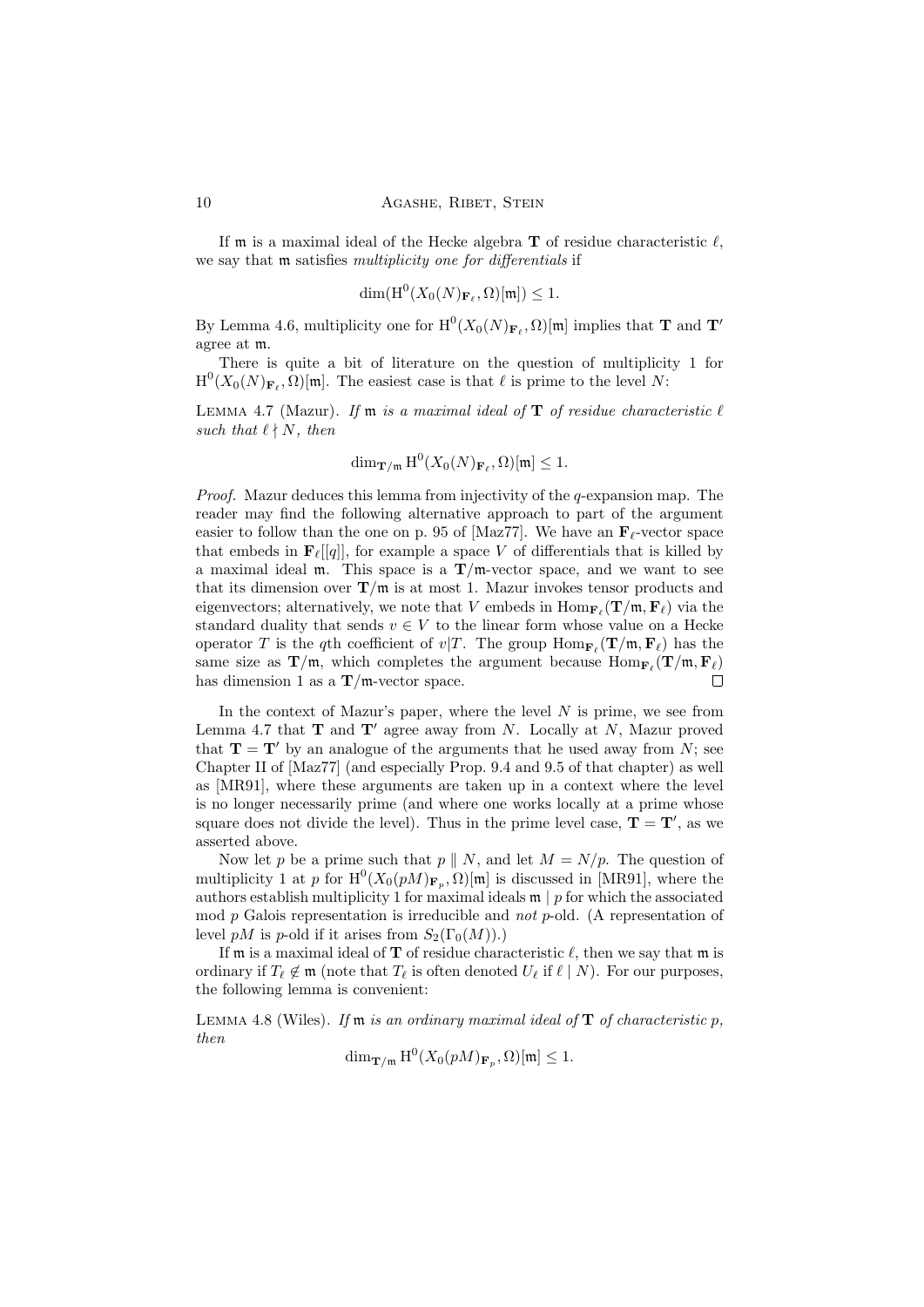This is essentially Lemma 2.2 in [Wil95, pg. 485]; we make a few comments about how it applies on our situation:

- 1. Wiles considers  $X_1(M, p)$  instead of  $X_0(pM)$ , which means that he is using  $\Gamma_1(M)$ -structure instead of  $\Gamma_0(M)$ -structure. This surely has no relevance to the issue at hand.
- 2. Wiles assumes (on page 480) that  $p$  is an odd prime, but again this assumption is not relevant to our question.
- 3. The condition that m is ordinary does not appear explicitly in the statement of Lemma 2.2 in [Wil95]; instead it is a reigning assumption in the context of his discussion.
- 4. We see by example that Wiles's "ordinary" assumption is less stringent than the assumption in [MR91]; note that [MR91] rule out cases where m is both old and new at  $p$ , whereas Wiles is happy to include such cases. (On the other hand, Wiles's assumption is certainly nonempty, since it rules out maximal ideals m that arise from non-ordinary (old) forms of level M. Here is an example with  $p = 2$  and  $M = 11$ , so  $N = 22$ : There is a unique newform  $f = \sum a_n q^n$  of level 11, and  $\mathbf{T} = \mathbf{Z}[T_2] \subset \text{End}(J_0(22))$ , where  $T_2^2 - a_2T_2 + 2 = 0$ . Since  $a_2 = -2$ , we have  $\mathbf{T} \cong \mathbf{Z}[\sqrt{-1}]$ . We can choose the square root of  $-1$  to be  $T_2 + 1$ . Then  $T_2$  is a generator of the unique maximal ideal  $\mathfrak m$  of  $T$  with residue characteristic 2, and this maximal ideal is not ordinary.)

We now summarize the conclusions we can make from the lemmas so far:

PROPOSITION 4.9. The modules  $\mathbf T$  and  $\mathbf T'$  agree locally at each maximal ideal m that is either prime to  $N$  or that satisfies the following supplemental hypothesis: the residue characteristic of  $m$  divides N only to the first power and  $m$  is ordinary.

Proof. This follows easily from Lemmas 4.6, 4.7, and 4.8.

In Mazur's original context, where the level N is prime, we have  $T_N^2 = 1$ because there are no forms of level 1. Accordingly, each  $m$  dividing  $N$  is ordinary, and we recover Mazur's equality  $\mathbf{T} = \mathbf{T}'$  in this special case.

## 4.2.2 Degrees and Congruences

Let  $e \in \mathbf{T} \otimes \mathbf{Q}$  be as in Section 4.1, and let  $p, N, M$  be as before Lemma 4.8. The image of e in  $J_0(pM)$  is the T-stable abelian subvariety denoted  $A^{\vee}$  in Section 4.1, but since we shall now exclusively work with this subvariety rather than the corresponding optimal quotient of  $J_0(pM)$  (which was denoted A earlier), we will now write  $A$  to denote the image of  $e$  (without risk of confusion). We also write B to denote the unique **T**-stable abelian subvariety of  $J_0(pM)$ complementary to A.

 $\Box$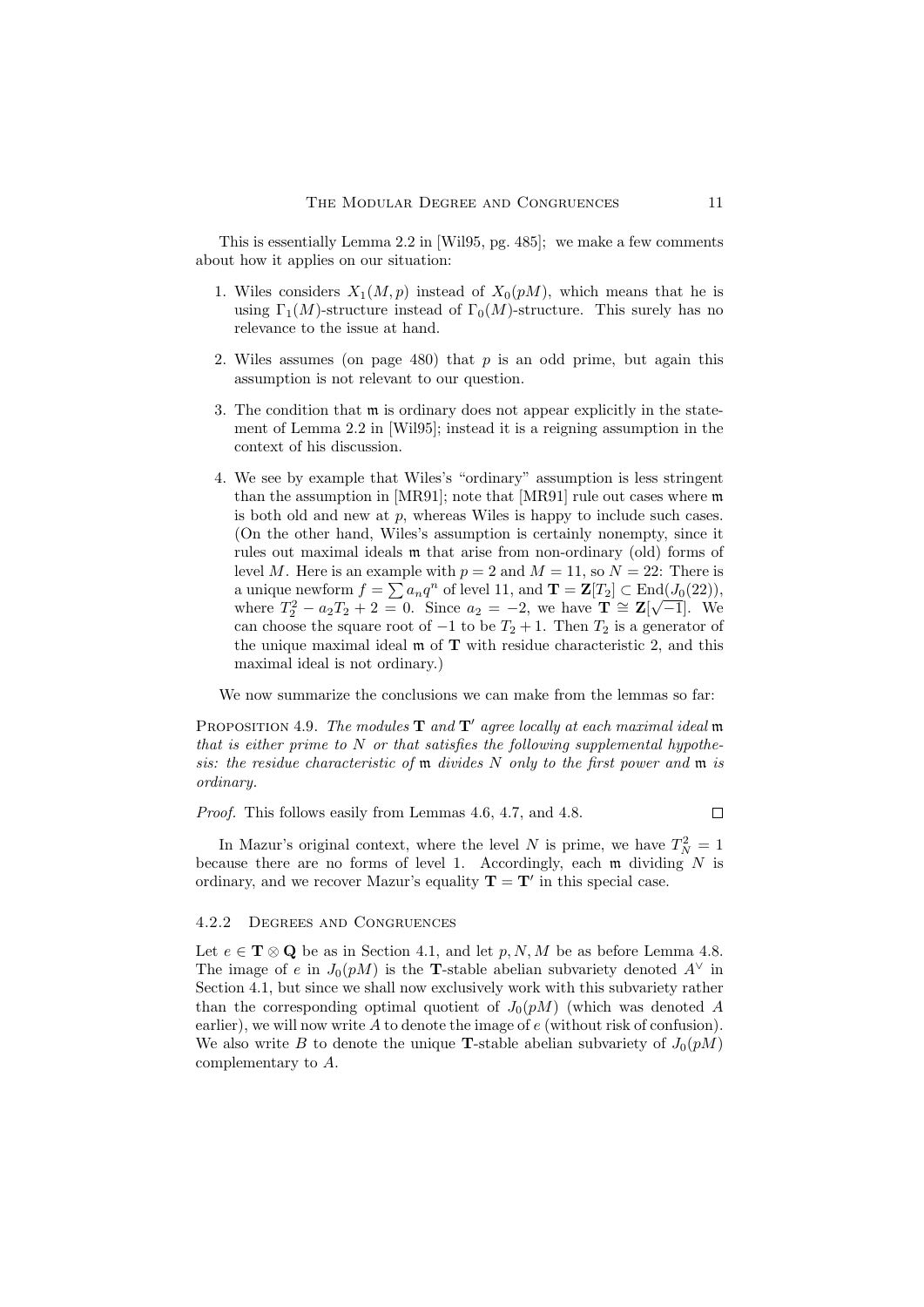12 **AGASHE, RIBET, STEIN** 

For  $t \in \mathbf{T}$ , let  $t_A$  be the restriction of t to A, and let  $t_B$  be the image of t in End(B). Let  $\mathbf{T}_A$  be the subgroup of End(A) consisting of the various  $t_A$ , and define  $T_B$  similarly. As before, we obtain an injection  $j: T \hookrightarrow T_A \times T_B$  with finite cokernel. Because j is an injection, we refer to the maps  $\pi_A : \mathbf{T} \to \mathbf{T}_A$ and  $\pi_B : \mathbf{T} \to \mathbf{T}_B$ , given by  $t \mapsto t_A$  and  $t \mapsto t_B$ , respectively, as "projections".

DEFINITION 4.10. The *congruence ideal* associated with the projector e is  $I =$  $\pi_A(\ker(\pi_B)) \subset \mathbf{T}_A$ .

Viewing  $\mathbf{T}_A$  as  $\mathbf{T}_A \times \{0\}$ , we may view  $\mathbf{T}_A$  as a subgroup of  $\mathbf{T} \otimes \mathbf{Q} \cong \mathbf{Z}$  $(\mathbf{T}_A \times \mathbf{T}_B) \otimes \mathbf{Q}$ . Also, we may view **T** as embedded in  $\mathbf{T}_A \times \mathbf{T}_B$ , via the map  $j$ .

LEMMA 4.11. We have  $I = \mathbf{T}_A \cap \mathbf{T}$ .

A larger ideal of  $\mathbf{T}_A$  is  $J = \text{Ann}_{\mathbf{T}_A}(A \cap B)$ ; it consists of restrictions to A of Hecke operators that vanish on  $A \cap B$ .

LEMMA 4.12. We have  $I \subset J$ .

*Proof.* The image in  $\mathbf{T}_A$  of an operator that vanishes on B also vanishes on  $A \cap B$ .  $\Box$ 

LEMMA 4.13. We have  $J = \mathbf{T}_A \cap \text{End}(J_0(pM)) = \mathbf{T}_A \cap \mathbf{T}'$ .

Proof. This is elementary; it is an analogue of Lemma 4.11.

 $\Box$ 

 $\Box$ 

PROPOSITION 4.14. There is a natural inclusion  $J/I \hookrightarrow T'/T$  of  $T$ -modules.

*Proof.* Consider the map  $\mathbf{T} \to \mathbf{T} \otimes \mathbf{Q}$  given by  $t \mapsto te$ . This homomorphism factors through  $\mathbf{T}_A$  and yields an injection  $\iota_A : \mathbf{T}_A \hookrightarrow \mathbf{T} \otimes \mathbf{Q}$ . Symmetrically, we also obtain  $\iota_B : \mathbf{T}_B \hookrightarrow \mathbf{T} \otimes \mathbf{Q}$ . The map  $(t_A, t_B) \mapsto \iota_A(t_A) + \iota_B(t_B)$  is an injection  $\mathbf{T}_A \times \mathbf{T}_B \hookrightarrow \mathbf{T} \otimes \mathbf{Q}$ . The composite of this map with the inclusion  $j: \mathbf{T} \hookrightarrow \mathbf{T}_A \times \mathbf{T}_B$  defined above is the natural map  $\mathbf{T} \hookrightarrow \mathbf{T} \otimes \mathbf{Q}$ . We thus have a sequence of inclusions

$$
\mathbf{T} \hookrightarrow \mathbf{T}_A \times \mathbf{T}_B \hookrightarrow \mathbf{T} \otimes \mathbf{Q} \subset \mathrm{End}(J_0(pM)) \otimes \mathbf{Q}.
$$

By Lemma 4.11 and Lemma 4.13, we have  $I = \mathbf{T}_A \cap \mathbf{T}$  and  $J = \mathbf{T}_A \cap \mathbf{T}'$ . Thus  $I = J \cap \mathbf{T}$ , where the intersection is taken inside  $\mathbf{T}'$ . Thus

$$
J/I = J/(J \cap \mathbf{T}) \cong (J + \mathbf{T})/\mathbf{T} \hookrightarrow \mathbf{T}'/\mathbf{T}.
$$

COROLLARY 4.15. If  $m$  is a maximal ideal not in  $\text{Supp}_{\textbf{T}}(\textbf{T}'/T)$ , then  $m$  is not in the support of  $J/I$ , i.e., if  $T$  and  $T'$  agree locally at  $m$ , then I and J also agree locally at m.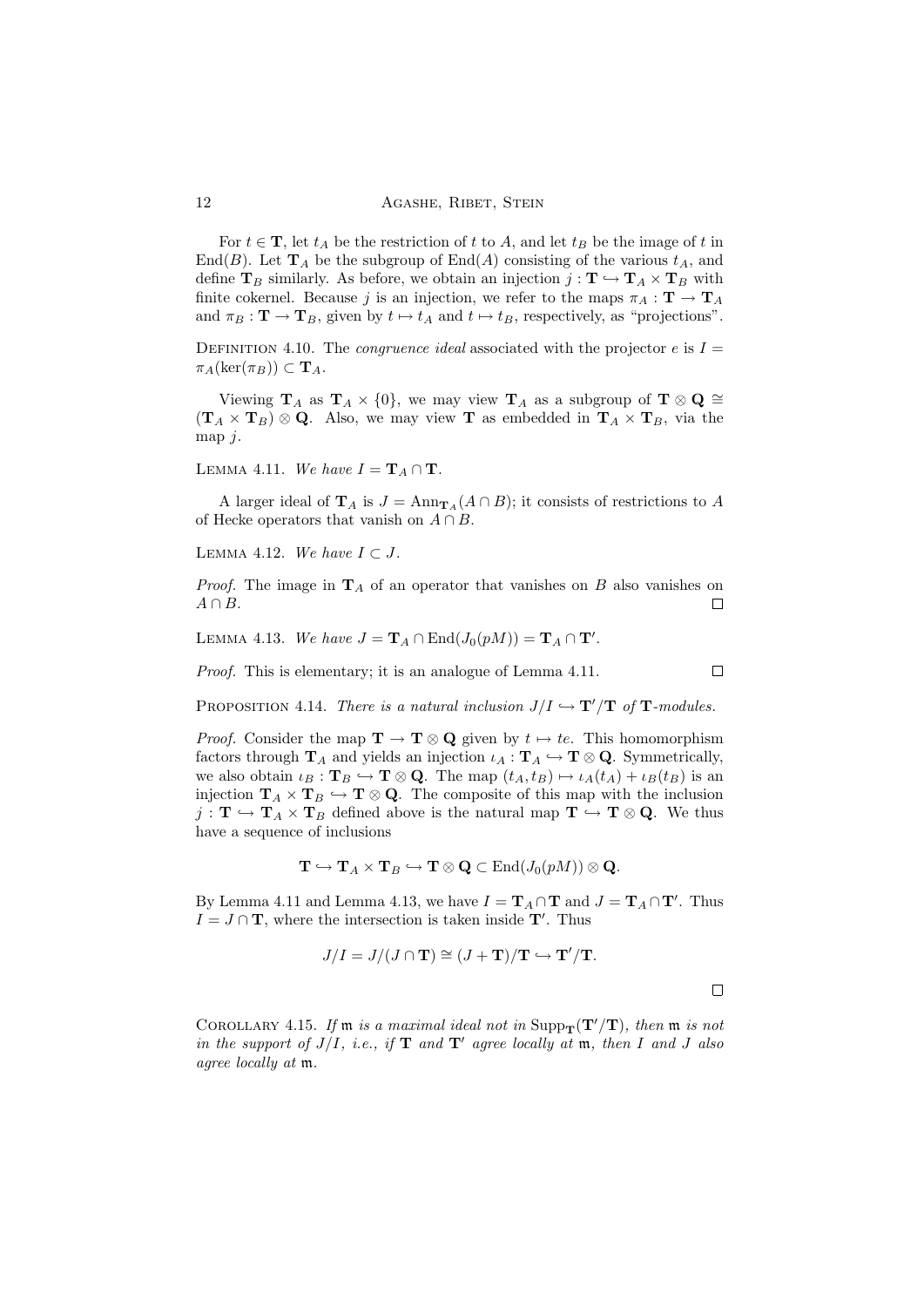Note that the Hecke algebra **T** acts on  $J/I$  through its quotient **T**<sub>A</sub>, since the action of  $T$  on  $I$  and on  $J$  factors through this quotient.

Now we specialize to the case where  $A$  is ordinary at  $p$ , in the sense that the image of  $T_p$  in  $\mathbf{T}_A$ , which we denote  $T_{p,A}$ , is invertible modulo every maximal ideal of  $T_A$  that divides p. (This case occurs when A is a subvariety of the p-new subvariety of  $J_0(pM)$ , since the square of  $T_{p,A}$  is the identity.)

If  $\mathfrak{m} \mid p$  is a maximal ideal of **T** that arises by pullback from a maximal ideal of  $\mathbf{T}_A$ , then  $\mathfrak{m}$  is ordinary in the sense used above. When A is ordinary at p, it follows from Proposition 4.9 and Corollary 4.15 that  $I = J$  locally at p. The reason is simple: regarding I and J as  $\mathbf{T}_A$ -modules, we realize that we need to test that  $I = J$  at maximal ideals of  $\mathbf{T}_A$  that divide p. These ideals correspond to maximal ideals  $\mathfrak{m} \mid p$  of **T** that are automatically ordinary, so we have  $I = J$  locally at m because of Proposition 4.9. By Proposition 4.9, we have  $\mathbf{T} = \mathbf{T}'$  locally at primes away from the level pM. Thus we conclude that  $I = J$  locally at all primes  $\ell \nmid pM$  and also at p, a prime that divides the level pM exactly once.

Suppose, finally, that  $A$  is the abelian variety associated to a newform  $f$  of level pM. The ideal  $I \subset T_A$  measures congruences between f and the space of forms in  $S_2(\Gamma_0(pM))$  that are orthogonal to the space generated by f. Also,  $A \cap B$  is the kernel in A of the map "multiplication by the modular element  $e$ ". In this case, the inclusion  $I \subset J$  corresponds to the divisibility  $\tilde{n}_A \mid \tilde{r}_A$ , and we have equality at primes at which  $I = J$  locally. We conclude that the congruence exponent and the modular exponent agree both at  $p$  and at primes not dividing  $pM$ , which completes our proof of Theorem 3.7(b).

Remark 4.16. The ring

$$
R = \text{End}(J_0(pM)) \cap (\mathbf{T}_A \times \mathbf{T}_B)
$$

is often of interest, where the intersection is taken in  $\text{End}(J_0(pM)) \otimes \mathbf{Q}$ . We proved above that there is a natural inclusion  $J/I \hookrightarrow T'/T$ . This inclusion yields an isomorphism  $J/I \xrightarrow{\sim} R/\mathbf{T}$ . Indeed, if  $(t_A, u_B)$  is an endomorphism of  $J_0(pM)$ , where  $t, u \in \mathbf{T}$ , then  $(t_A, u_B) - u = (t_A, 0)$  is an element of J. The ideals  $I$  and  $J$  are equal to the extent that the rings  $T$  and  $R$  coincide. Even when  $T'$  is bigger than  $T$ , its subring R may be not far from T.

## 5 Failure of Multiplicity One

In this section, we discuss examples of failure of multiplicity one (in two different but related senses). The notion of multiplicity one, originally due to Mazur [Maz77], has played an important role in several places (e.g., in Wiles's proof of Fermat's last theorem [Wil95]). This notion is closely related to Gorensteinness of certain Hecke algebras (e.g., see [Til97]). Kilford [Kil02] found examples of failure of Gorensteinness (and multiplicity one) at the prime 2 for certain prime levels. Motivated by the arguments in Section 4, in this section we give examples of failure of multiplicity one for primes (including odd primes) whose square divides the level.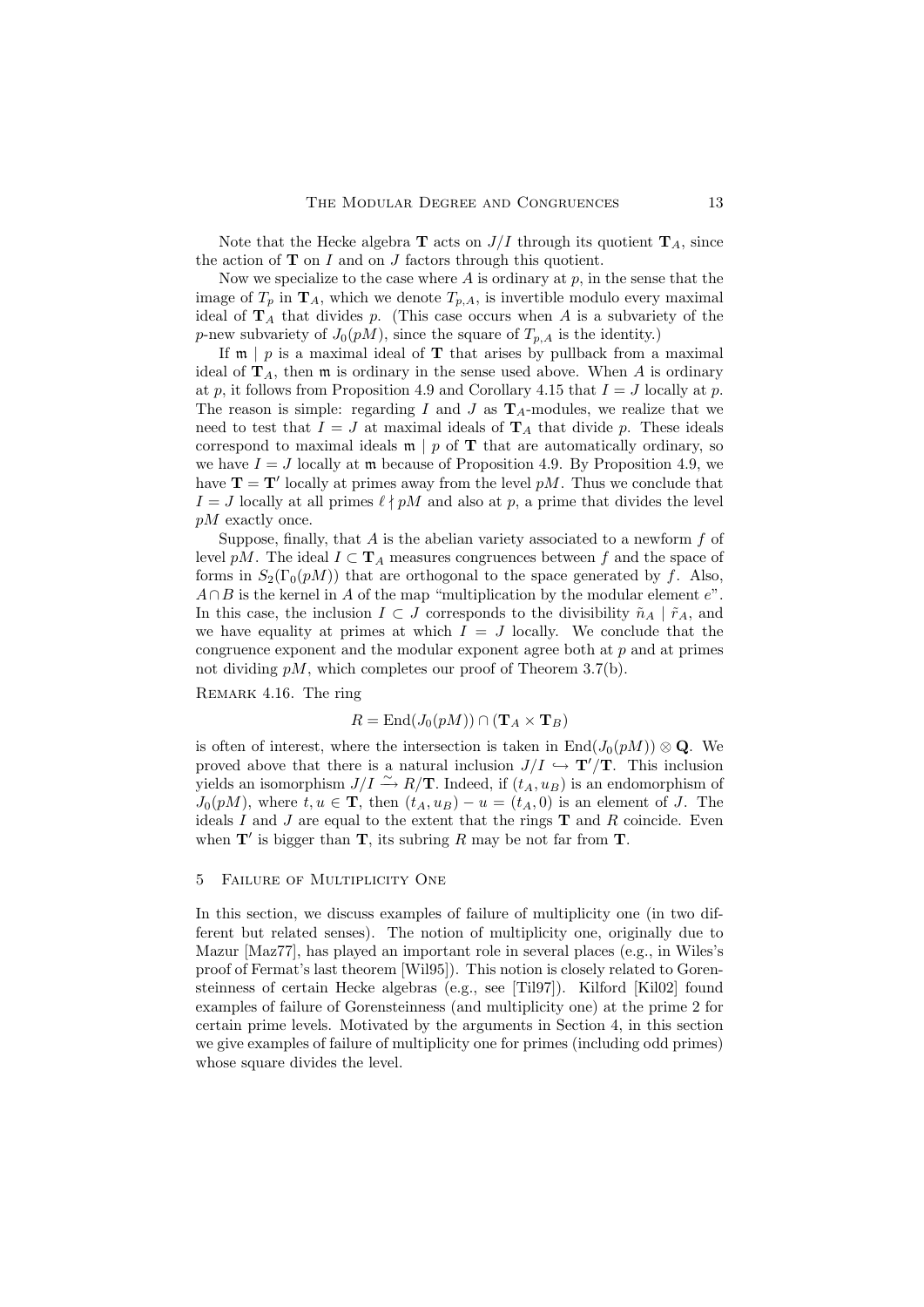### 5.1 Multiplicity One for Differentials

In connection with the arguments in Section 4, especially Lemmas 4.6 and 4.8, it is of interest to compute the index  $[T' : T]$  for various N. We can compute this index in Magma, e.g., the following commands compute the index for  $N = 54$ : "J := JZero(54); T := HeckeAlgebra(J); Index(Saturation(T), T);" We obtain Table 2, where the first column contains N and the second column contains  $[\mathbf{T}': \mathbf{T}]$ :

Let m be a maximal ideal of the Hecke algebra  $\mathbf{T} \subset \text{End}(J_0(N))$  of residue characteristic  $p$ . Recall that we say that  $m$  satisfies multiplicity one for differentials if  $\dim(\mathrm{H}^0(X_0(N)_{\mathbf{F}_p}, \Omega)[\mathfrak{m}]) \leq 1.$ 

In each case in which  $[T':T] \neq 1$ , Lemma 4.6 implies that there is some maximal ideal m of **T** such that  $\dim(\mathrm{H}^0(X_0(N)_{\mathbf{F}_p}, \Omega)[m]) > 1$ , which is an example of failure of multiplicity one for differentials.

In Table 2, whenever  $p \mid [\mathbf{T}' : \mathbf{T}]$ , then  $p^2 \mid 2N$ . This is a consequence of Proposition 4.9, which moreover asserts that when 2 exactly divides  $N$  and  $2 | [T' : T]$  then there is a non-ordinary (old) maximal ideal of characteristic 2 in the support of  $\mathbf{T}'/\mathbf{T}$ .

Moreover, notice that Theorem 3.7(b) (whose proof is in Section 4.2) follows formally from two key facts: that  $A_f$  is new and that multiplicity one for differentials holds for ordinary maximal ideals with residue characteristic  $p \parallel N$ and for all maximal ideals with residue characteristic  $p \nmid N$ . The conclusion of Theorem 3.7(b) does not hold for the counterexamples in Section 2 (e.g., for 54B1), which are all new elliptic curves, so multiplicity one for differentials does not hold for certain maximal ideals that arise from the new quotient of the Hecke algebra. Note that in all examples we have  $p \mid (r/m)$  with  $p^2 \mid N$ , which raises the question: are there non-ordinary counterexamples with  $p \parallel N$ ?

## 5.2 Multiplicity One for Jacobians

We say that a maximal ideal m of **T** satisfies multiplicity one if  $J_0(N)[m]$  is of dimension two over  $T/m$ . We sometimes use the phrase "multiplicity one for  $J_0(N)$ " in order to distinguish this notion from the notion of multiplicity one for differentials.

PROPOSITION 5.1. Suppose  $E$  is an optimal elliptic curve over  $Q$  of conductor N and p is a prime such that  $p | r_E$  but  $p \nmid m_E$ . Let m be the annihilator in **T** of E[p]. Then multiplicity one fails for  $\mathfrak{m}$ , i.e.,  $\dim_{\mathbf{T/m}} J_0(N)[\mathfrak{m}] > 2$ .

*Proof.* Using the principal polarization  $E \cong E^{\vee}$  we view E as an abelian subvariety of  $J = J_0(N)$  and consider the complementary **T**-stable abelian subvariety A of E (thus A is the kernel of the modular parametrization map  $J \to E$ ). In this setup,  $J = E + A$ , and the intersection of E and A is  $E[m_E]$ . Here we use that the composite map  $E \simeq E^{\vee} \to J^{\vee} \to J \to E$  is a polarization, and hence is multiplication by a positive integer  $m_E$ . Because  $p \nmid m_E$ , we have  $E[p] \cap A = 0$ . On the other hand, let m be the annihilator of  $E[p]$  inside **T**.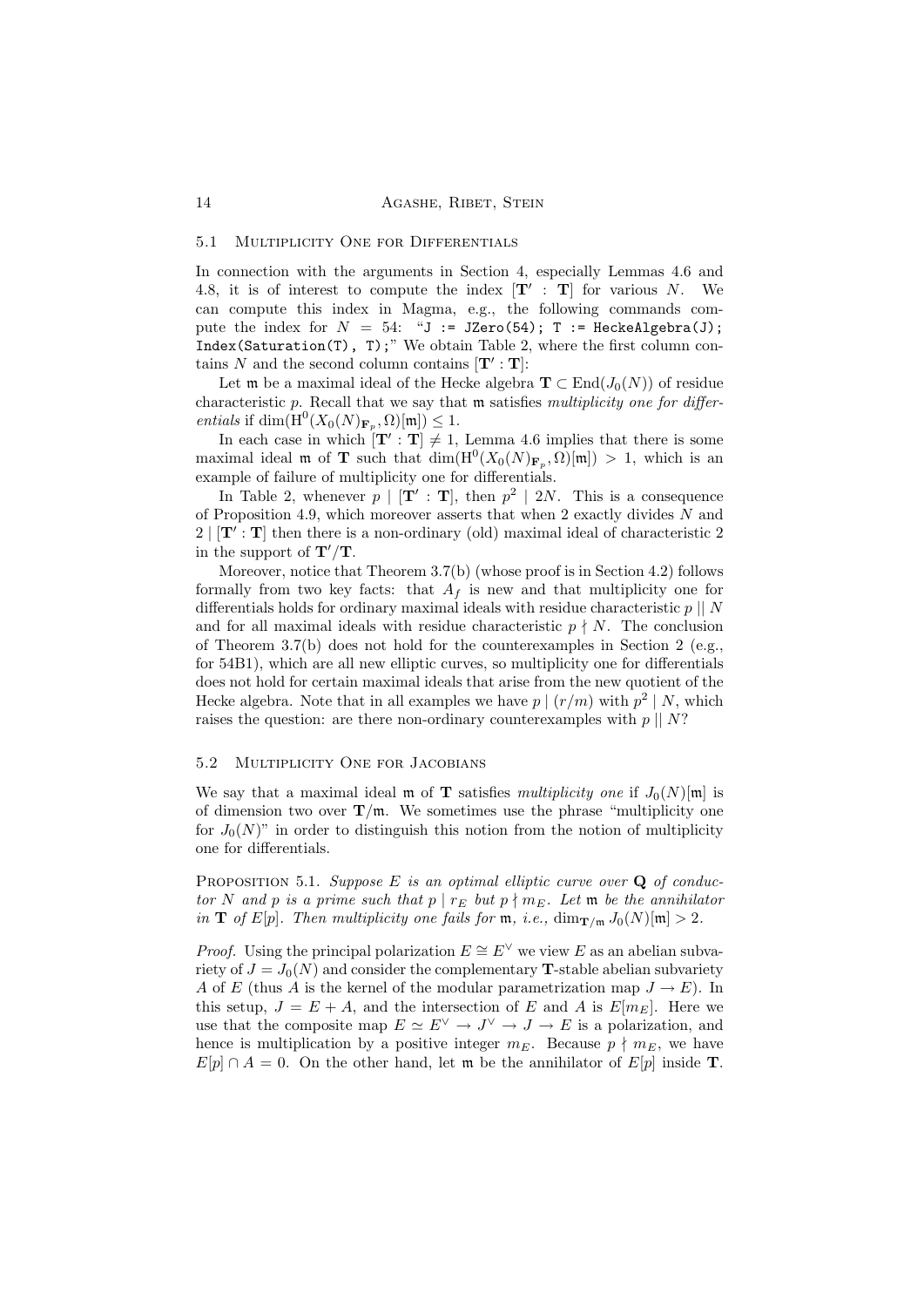| 11              | $\mathbf{1}$            | 51              | $\mathbf{1}$   |
|-----------------|-------------------------|-----------------|----------------|
| $\overline{12}$ | $\overline{1}$          | $\overline{52}$ | $\overline{1}$ |
| $\overline{13}$ | $\overline{1}$          | $\overline{53}$ | $\overline{1}$ |
| $\overline{14}$ | $\overline{1}$          | 54              | $\overline{3}$ |
| $\overline{15}$ | $\mathbf{\overline{1}}$ | $\overline{55}$ | $\overline{1}$ |
| 16              | $\overline{1}$          | $\overline{56}$ | $\overline{2}$ |
| 17              | $\overline{1}$          | $\overline{57}$ | $\overline{1}$ |
| 18              | $\overline{1}$          | $\overline{58}$ | $\overline{1}$ |
| 19              | $\overline{1}$          | $\overline{59}$ | $\overline{1}$ |
| 20              | $\overline{1}$          | 60              | $\overline{2}$ |
| $\overline{21}$ | $\overline{1}$          | $\overline{61}$ | $\overline{1}$ |
| $\overline{22}$ | $\overline{1}$          | $\overline{62}$ | $\overline{2}$ |
| 23              | $\mathbf 1$             | $\overline{63}$ | $\overline{1}$ |
| $\overline{24}$ | $\overline{1}$          | $\overline{64}$ | $\overline{2}$ |
| $\overline{25}$ | $\overline{1}$          | $\overline{65}$ | $\overline{1}$ |
| $\overline{26}$ | $\overline{1}$          | $\overline{66}$ | $\overline{1}$ |
| $\overline{27}$ | $\overline{1}$          | $\overline{67}$ | $\overline{1}$ |
| $\overline{28}$ | $\overline{1}$          | $\overline{68}$ | $\overline{2}$ |
| $\overline{29}$ | $\mathbf 1$             | $\overline{69}$ | $\overline{1}$ |
| $\overline{30}$ | $\overline{1}$          | $\overline{70}$ | $\overline{1}$ |
| $\overline{31}$ | $\overline{1}$          | $\overline{71}$ | $\overline{1}$ |
| $\overline{32}$ | $\overline{1}$          | $\overline{72}$ | $\overline{2}$ |
| $\overline{33}$ | $\mathbf{1}$            | $\overline{73}$ | $\overline{1}$ |
| $\overline{34}$ | $\mathbf{1}$            | $\overline{74}$ | $\overline{1}$ |
| $\overline{35}$ | $\mathbf 1$             | $\overline{75}$ | $\overline{1}$ |
| $\overline{36}$ | $\mathbf 1$             | $\overline{76}$ | $\overline{2}$ |
| $\overline{37}$ | $\mathbf 1$             | $\overline{77}$ | $\overline{1}$ |
| $\overline{38}$ | $\overline{1}$          | $\overline{78}$ | $\overline{2}$ |
| $\overline{39}$ | $\overline{1}$          | $\overline{79}$ | $\overline{1}$ |
| 40              | $\overline{1}$          | $\overline{80}$ | $\overline{4}$ |
| 41              | $\overline{1}$          | $\overline{81}$ | $\overline{1}$ |
| 42              | $\overline{1}$          | 82              | $\overline{1}$ |
| 43              | $\mathbf 1$             | $\overline{83}$ | $\overline{1}$ |
| 44              | $\overline{2}$          | $\overline{84}$ | $\overline{2}$ |
| $\overline{45}$ | 1                       | $\overline{85}$ | $\overline{1}$ |
| $\overline{46}$ | $\overline{2}$          | $\overline{86}$ | $\overline{1}$ |
| $\overline{47}$ | $\overline{1}$          | $\overline{87}$ | $\overline{1}$ |
| $\overline{48}$ | $\overline{1}$          | $\overline{88}$ | $\overline{8}$ |

 1  $50 \mid 1$ 

|                 |                | Table 2: The Index $[\mathbf{T}': \mathbf{T}]$ |                 |                  |                  |
|-----------------|----------------|------------------------------------------------|-----------------|------------------|------------------|
| $\overline{51}$ | $\mathbf 1$    | 91                                             | $\mathbf{1}$    | 131              | 1                |
| $\overline{52}$ | 1              | 92                                             | $^{\rm 16}$     | 132              | $\overline{8}$   |
| $\overline{53}$ | 1              | 93                                             | 1               | 133              | $\overline{1}$   |
| 54              | $\overline{3}$ | 94                                             | 4               | 134              | 1                |
| 55              | 1              | 95                                             | 1               | $\overline{135}$ | $\overline{27}$  |
| $\overline{56}$ | $\overline{2}$ | 96                                             | $\overline{8}$  | 136              | 16               |
| 57              | 1              | 97                                             | 1               | 137              | $\overline{1}$   |
| $\overline{58}$ | 1              | 98                                             | 1               | 138              | $\overline{4}$   |
| $\overline{59}$ | $\overline{1}$ | 99                                             | $\overline{9}$  | 139              | $\overline{1}$   |
| 60              | $\overline{2}$ | 100                                            | $\overline{1}$  | 140              | 8                |
| $\overline{61}$ | $\mathbf 1$    | 101                                            | $\mathbf 1$     | 141              | $\overline{1}$   |
| 62              | $\overline{2}$ | 102                                            | 1               | 142              | 8                |
| $\overline{63}$ | 1              | 103                                            | $\mathbf 1$     | 143              | 1                |
| $\overline{64}$ | $\overline{2}$ | $\overline{104}$                               | $\overline{4}$  | 144              | $\overline{32}$  |
| $\overline{65}$ | $\overline{1}$ | $\overline{105}$                               | $\overline{1}$  | $\overline{145}$ | 1                |
| 66              | $\mathbf 1$    | $\overline{106}$                               | $\overline{1}$  | 146              | $\mathbf{1}$     |
| 67              | 1              | 107                                            | 1               | 147              | $\overline{7}$   |
| $\overline{68}$ | $\overline{2}$ | 108                                            | $\overline{54}$ | 148              | $\overline{4}$   |
| $\overline{69}$ | $\overline{1}$ | $\overline{109}$                               | $\overline{1}$  | 149              | 1                |
| $\overline{70}$ | $\overline{1}$ | $\overline{110}$                               | $\overline{2}$  | 150              | $\overline{5}$   |
| $\overline{71}$ | $\mathbf 1$    | $\overline{111}$                               | $\mathbf 1$     | 151              | $\mathbf{1}$     |
| $\overline{72}$ | $\overline{2}$ | $\overline{112}$                               | 8               | $\overline{152}$ | $\overline{32}$  |
| $\overline{73}$ | $\overline{1}$ | $\overline{113}$                               | $\mathbf 1$     | 153              | $\overline{9}$   |
| 74              | 1              | 114                                            | 1               | 154              | 1                |
| $\overline{75}$ | $\overline{1}$ | 115                                            | $\overline{1}$  | 155              | $\overline{1}$   |
| $\overline{76}$ | $\overline{2}$ | $\overline{116}$                               | $\overline{4}$  | $\overline{156}$ | $\overline{32}$  |
| $\overline{77}$ | 1              | 117                                            | 1               | 157              | $\mathbf{1}$     |
| $\overline{78}$ | $\overline{2}$ | 118                                            | $\overline{2}$  | 158              | $\overline{4}$   |
| $\overline{79}$ | 1              | 119                                            | 1               | 159              | 1                |
| 80              | 4              | 120                                            | $\overline{32}$ | 160              | 256              |
| $\overline{81}$ | $\overline{1}$ | 121                                            | $\overline{1}$  | 161              | $\overline{1}$   |
| 82              | $\mathbf 1$    | 122                                            | $\overline{1}$  | 162              | 81               |
| 83              | 1              | 123                                            | $\overline{1}$  | 163              | 1                |
| 84              | $\overline{2}$ | 124                                            | $\overline{16}$ | 164              | 8                |
| $\overline{85}$ | $\overline{1}$ | 125                                            | $\overline{25}$ | 165              | $\overline{1}$   |
| $\overline{86}$ | $\overline{1}$ | 126                                            | $\overline{18}$ | 166              | $\overline{2}$   |
| $\overline{87}$ | $\mathbf 1$    | $\overline{127}$                               | $\mathbf{1}$    | 167              | $\overline{1}$   |
| $\overline{88}$ | 8              | $\overline{128}$                               | $\overline{64}$ | $\overline{168}$ | $\overline{128}$ |
| 89              | 1              | 129                                            | 1               | 169              | $\overline{13}$  |
| $\overline{90}$ | $\overline{1}$ | $\overline{130}$                               | $\overline{1}$  | 170              | $\overline{1}$   |

| 171              | 9                |
|------------------|------------------|
| 172              | $\overline{8}$   |
| $\overline{173}$ | $\overline{1}$   |
| 174              | $\overline{4}$   |
| 175              | $\overline{5}$   |
| 176              | $\overline{512}$ |
| $\overline{177}$ | $\overline{1}$   |
| 178              | $\overline{1}$   |
| 179              | $\overline{1}$   |
| 180              | $\overline{72}$  |
| 181              | $\overline{1}$   |
| 182              | $\overline{1}$   |
| $\overline{183}$ | $\overline{1}$   |
| 184              | $\frac{1024}{ }$ |
| $\overline{185}$ | $\overline{1}$   |
| 186              | $\overline{4}$   |
| $\overline{187}$ | $\mathbf 1$      |
| 188              | $\overline{256}$ |
| $\overline{189}$ | $\overline{243}$ |
| 190              | $\overline{8}$   |
| $\overline{191}$ | $\overline{1}$   |
| 192              | 4096             |
| $\overline{193}$ | $\mathbf 1$      |
| 194              | $\overline{1}$   |
| $\overline{195}$ | $\overline{1}$   |
| $\overline{196}$ | $\overline{14}$  |
| $\overline{197}$ | $\overline{1}$   |
| $\overline{198}$ | $\overline{81}$  |
| 199              | $\overline{1}$   |
| 200              | $\overline{80}$  |
| 201              | $\overline{1}$   |
| 202              | $\mathbf{1}$     |
| $\overline{203}$ | $\overline{1}$   |
| $\overline{204}$ | $\overline{32}$  |
| $\overline{205}$ | $\overline{1}$   |
| $\overline{206}$ | 4                |
| $\overline{207}$ | $\overline{81}$  |
| $\overline{208}$ | $\overline{256}$ |
| $\overline{209}$ | $\mathbf 1$      |
| $\overline{210}$ | $\overline{2}$   |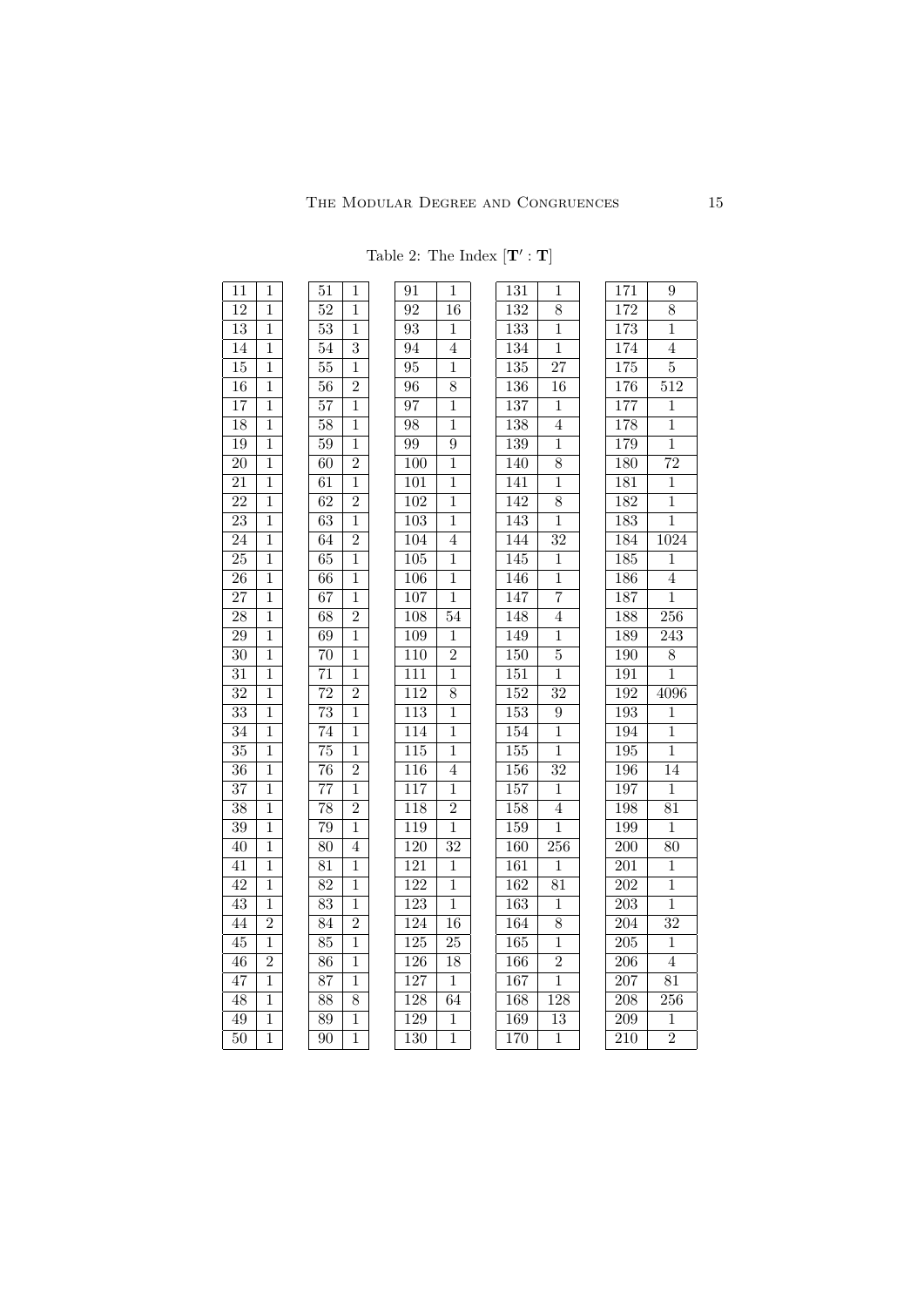Then  $J[\mathfrak{m}]$  contains  $E[p]$  and also  $A[\mathfrak{m}]$ , and because p is a congruence prime, the submodule  $A[\mathfrak{m}] \subset J[\mathfrak{m}]$  is nonzero. Thus the sum  $E[p] + A[\mathfrak{m}]$  is a direct sum and is larger than  $E[p]$ , which is of dimension 2 over  $\mathbf{T}/\mathfrak{m} = \mathbf{Z}/p\mathbf{Z}$ . Hence the dimension of  $J[\mathfrak{m}]$  over  $\mathbf{T}/\mathfrak{m}$  is bigger than 2, as claimed. П

Proposition 5.1 implies that any example in which simultaneously  $p \nmid m_E$ and  $\text{ord}_p(r_E) \neq \text{ord}_p(m_E)$  produces an example in which multiplicity one for  $J_0(N)$  fails. For example, for the curve 54B1 and  $p=3$ , we have  $\text{ord}_3(r_E)=1$ but ord<sub>3</sub> $(m_E) = 0$ , so multiplicity one at 3 fails for  $J_0(54)$ .

**REFERENCES** 

- [ARS06] A. Agashe, K. Ribet and W. Stein, The Manin Constant, QJPAM, Coates Volume (2006), to appear.
- $[AU96]$  A. Abbes and E. Ullmo,  $\AA$  propos de la conjecture de Manin pour les courbes elliptiques modulaires, Compositio Math. 103 (1996), no. 3, 269–286.
- [BCP97] W. Bosma, J. Cannon, and C. Playoust, The Magma algebra system. I. The user language, J. Symbolic Comput. 24 (1997), no. 3–4, 235– 265, Computational algebra and number theory (London, 1993).
- [BCDT01] C. Breuil, B. Conrad, F. Diamond, and R. Taylor, On the modularity of elliptic curves over Q: wild 3-adic exercises, J. Amer. Math. Soc. 14 (2001), no. 4, 843–939 (electronic).
- [CK04] Alina Carmen Cojocaru and Ernst Kani, The modular degree and the congruence number of a weight 2 cusp form, Acta Arith. 114 (2004), no. 2, 159–167.
- [Cre97] J. E. Cremona, Algorithms for modular elliptic curves, second ed., Cambridge University Press, Cambridge, 1997, http://www.maths.nott.ac.uk/personal/jec/book/.
- [CSS97] G. Cornell, J. H. Silverman, and G. Stevens (eds.), Modular forms and Fermat's last theorem (boston,ma, 1995), New York, Springer-Verlag, 1997, Papers from the Instructional Conference on Number Theory and Arithmetic Geometry held at Boston University, Boston, MA, August 9–18, 1995.
- [DI95] F. Diamond and J. Im, Modular forms and modular curves, Seminar on Fermat's Last Theorem, Providence, RI, 1995, pp. 39–133.
- [Fre97] G. Frey, On ternary equations of Fermat type and relations with elliptic curves, Modular forms and Fermat's last theorem (Boston, MA, 1995), Springer, New York, 1997, pp. 527–548.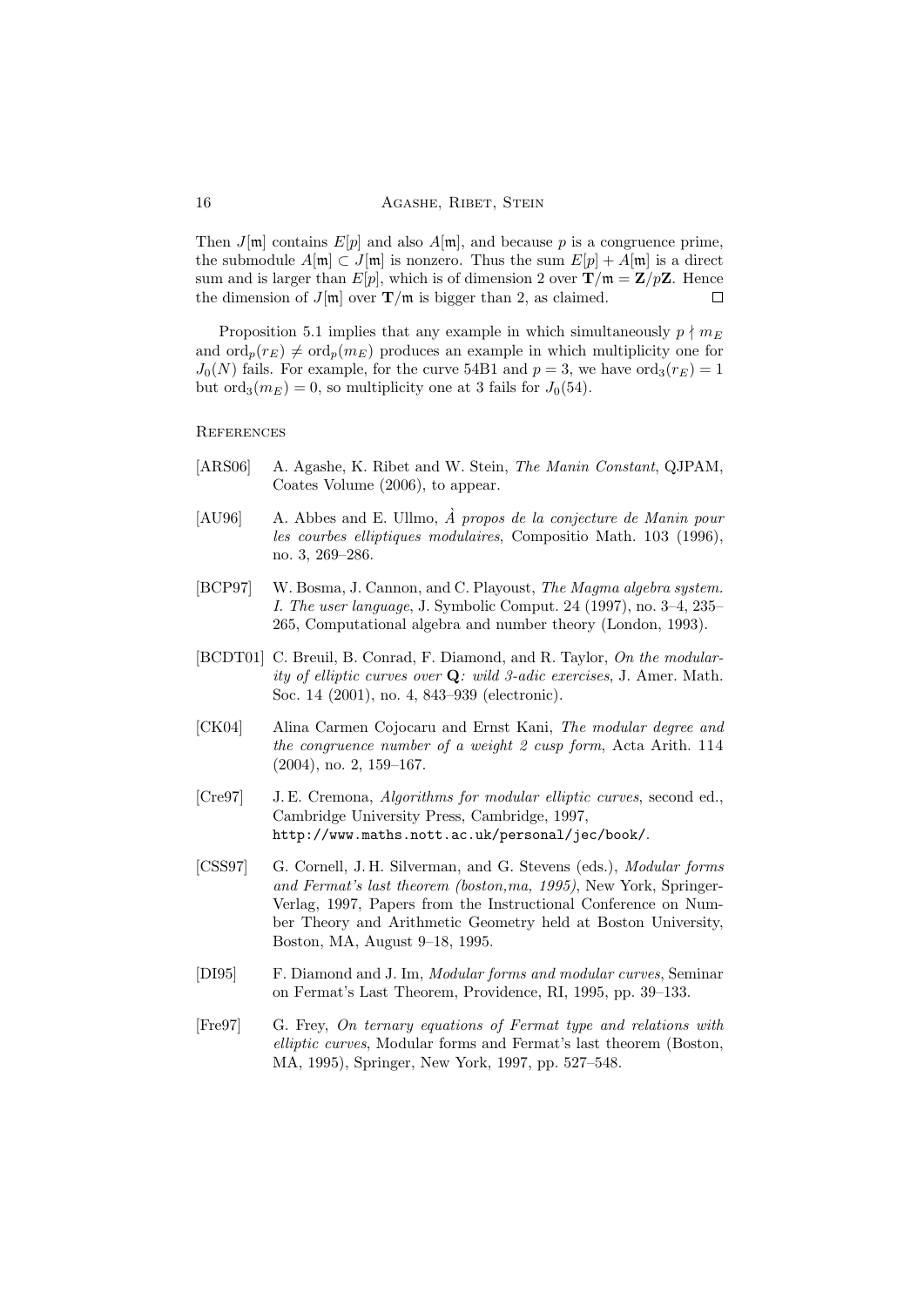- [FM99] G. Frey and M. Müller, *Arithmetic of modular curves and applica*tions, Algorithmic algebra and number theory (Heidelberg, 1997), Springer, Berlin, 1999, pp. 11–48.
- [Har77] R. Hartshorne, Algebraic geometry, Springer-Verlag, New York, 1977, Graduate Texts in Mathematics, No. 52.
- [Kil02] L. J. P. Kilford, Some non-Gorenstein Hecke algebras attached to spaces of modular forms, J. Number Theory 97 (2002), no. 1, 157– 164.
- [Lan83] S. Lang, Abelian varieties, Springer-Verlag, New York, 1983, Reprint of the 1959 original.
- [Li75] W-C. Li, Newforms and functional equations, Math. Ann. 212 (1975), 285–315.
- [Maz77] B. Mazur, Modular curves and the Eisenstein ideal, Inst. Hautes Etudes Sci. Publ. Math. (1977), no. 47, 33–186 (1978). ´
- [Maz78] B. Mazur, Rational isogenies of prime degree (with an appendix by D. Goldfeld), Invent. Math. 44 (1978), no. 2, 129–162.
- [MR91] B. Mazur and K. A. Ribet, Two-dimensional representations in the arithmetic of modular curves, Astérisque (1991), no. 196–197, 6, 215–255 (1992), Courbes modulaires et courbes de Shimura (Orsay, 1987/1988).
- [Mum70] D. Mumford, Abelian varieties, Tata Institute of Fundamental Research Studies in Mathematics, No. 5, Published for the Tata Institute of Fundamental Research, Bombay, 1970.
- [Mur99] M. R. Murty, *Bounds for congruence primes*, Automorphic forms, automorphic representations, and arithmetic (Fort Worth, TX, 1996), Amer. Math. Soc., Providence, RI, 1999, pp. 177–192.
- [Rib75] K. A. Ribet, *Endomorphisms of semi-stable abelian varieties over* number fields, Ann. Math. (2) 101 (1975), 555–562.
- [Rib81] K. A. Ribet, *Endomorphism algebras of abelian varieties attached to* newforms of weight 2, Seminar on Number Theory, Paris 1979–80, Progr. Math., vol. 12, Birkhäuser Boston, Mass., 1981, pp. 263–276.
- [Rib83] K. A. Ribet, Mod p Hecke operators and congruences between modular forms, Invent. Math. 71 (1983), no. 1, 193–205.
- [Ste89] G. Stevens, Stickelberger elements and modular parametrizations of elliptic curves, Invent. Math. 98 (1989), no. 1, 75–106.